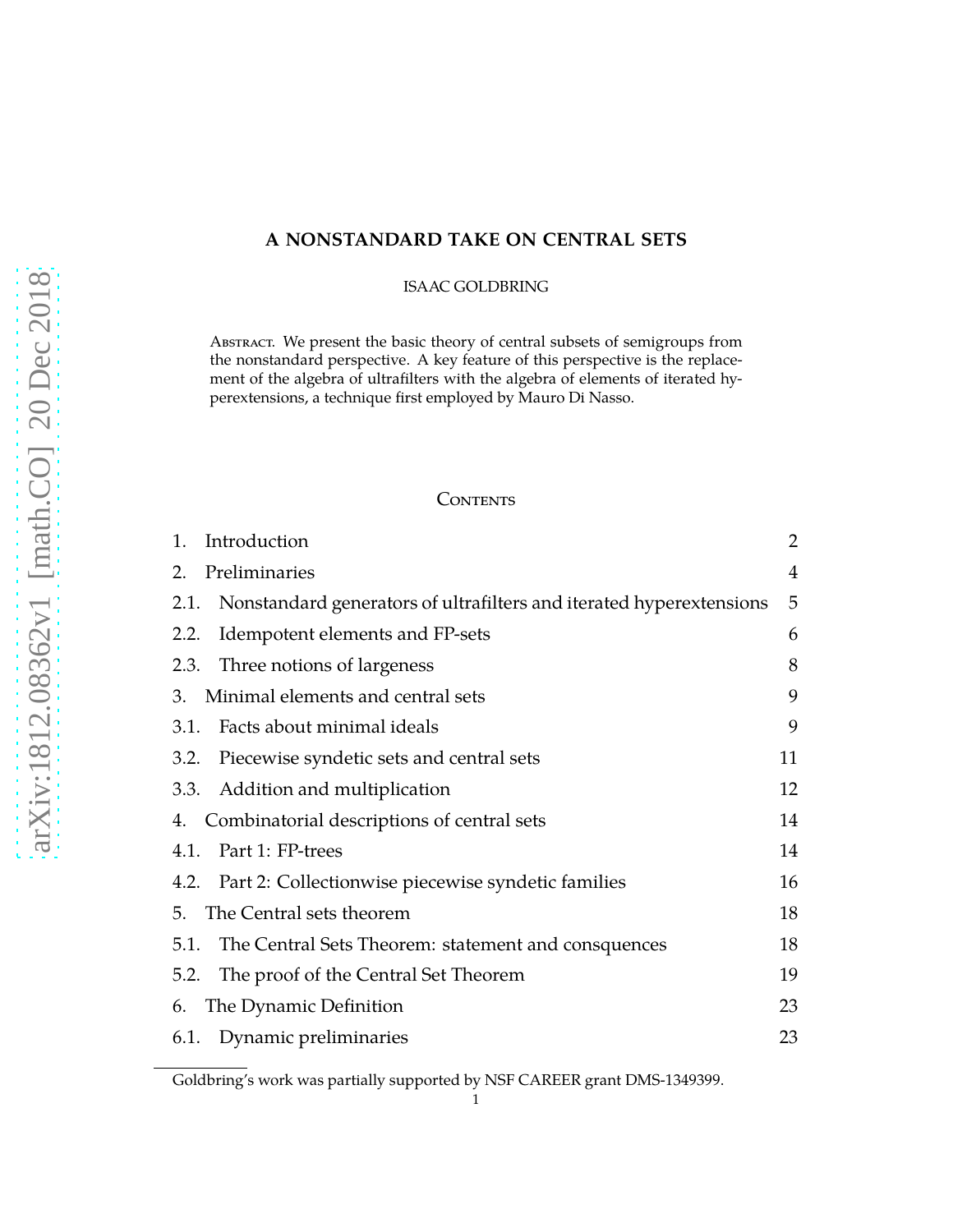6.2. The equivalence between central sets and dynamically central sets [25](#page-24-0) References [28](#page-27-0)

### 1. Introduction

<span id="page-1-0"></span>One of the main themes of the subject known as Ramsey theory on the natural numbers is the study of **partition regular** families of subsets of N, where  $\mathcal{F} \subseteq$  $P(\mathbb{N})$  is partition regular if: whenever  $A \in \mathcal{F}$  and  $A = \bigsqcup_{i=1}^n A_i$  is a partition of A into finitely many pieces, then there is  $i \in \{1, \ldots, n\}$  $i \in \{1, \ldots, n\}$  $i \in \{1, \ldots, n\}$  such that  $A_i \in \mathcal{F}^1$  If, in the preceding definition, we only look at finite partitions of  $N$  itself, then we say that the family is merely **weakly partition regular.**

Although there are many important partition regular families, two such families will play an important role in this paper:

## **Definition 1.0.1.**

- (1) A  $\subseteq$  N is called **piecewise syndetic** if there is a finite  $G \subseteq N$  such that  $A + G$  contains arbitrarily long intervals.
- (2) A  $\subseteq$  N is an **FS-set** if there is an infinite set X such that  $FS(X) \subseteq A$ , where  $\textup{FS}(X) := \{ \sum_{x \in F} x : F \subseteq X \text{ is nonempty and finite} \}.$

The fact that the family of piecewise syndetic subsets of  $N$  is partition regular is known as Brown's lemma, although its proof is quite straightforward (and especially elegant from the nonstandard perspective [\[4,](#page-27-1) Corollary 11.19]). On the other hand, the partition regularity of the family of FS-sets is a deeper result known as *Hindman's theorem* (although technially the original version of Hindman's theorem only established weak partition regularity) and is a cornerstone result in the area.

It is only natural to seek a partition regular family of subsets of N contained in the intersection of the aforementioned two families. We should note that the intersection of the aforementioned two families is not itself partition regular:

**Example 1.0.2.** Let A be a piecewise syndetic set that is not an FS-set (e.g. the set of odd numbers) and let B be an FS-set that is not piecewise syndetic (e.g.  $FS(X)$ for  $X \subseteq \mathbb{N}$  sufficiently sparse). It remains to note that  $A \cup B$  is both piecewise syndetic and an FS-set.

<span id="page-1-1"></span><sup>&</sup>lt;sup>1</sup>Sometimes this is phrased in terms of **colorings**: if a member of  $\mathcal F$  is colored with finitely many colors, then there is a monochromatic subset belonging to  $\mathcal{F}$ . For this to really be an equivalence,  $\mathcal F$  needs to be closed under supersets, which it often is.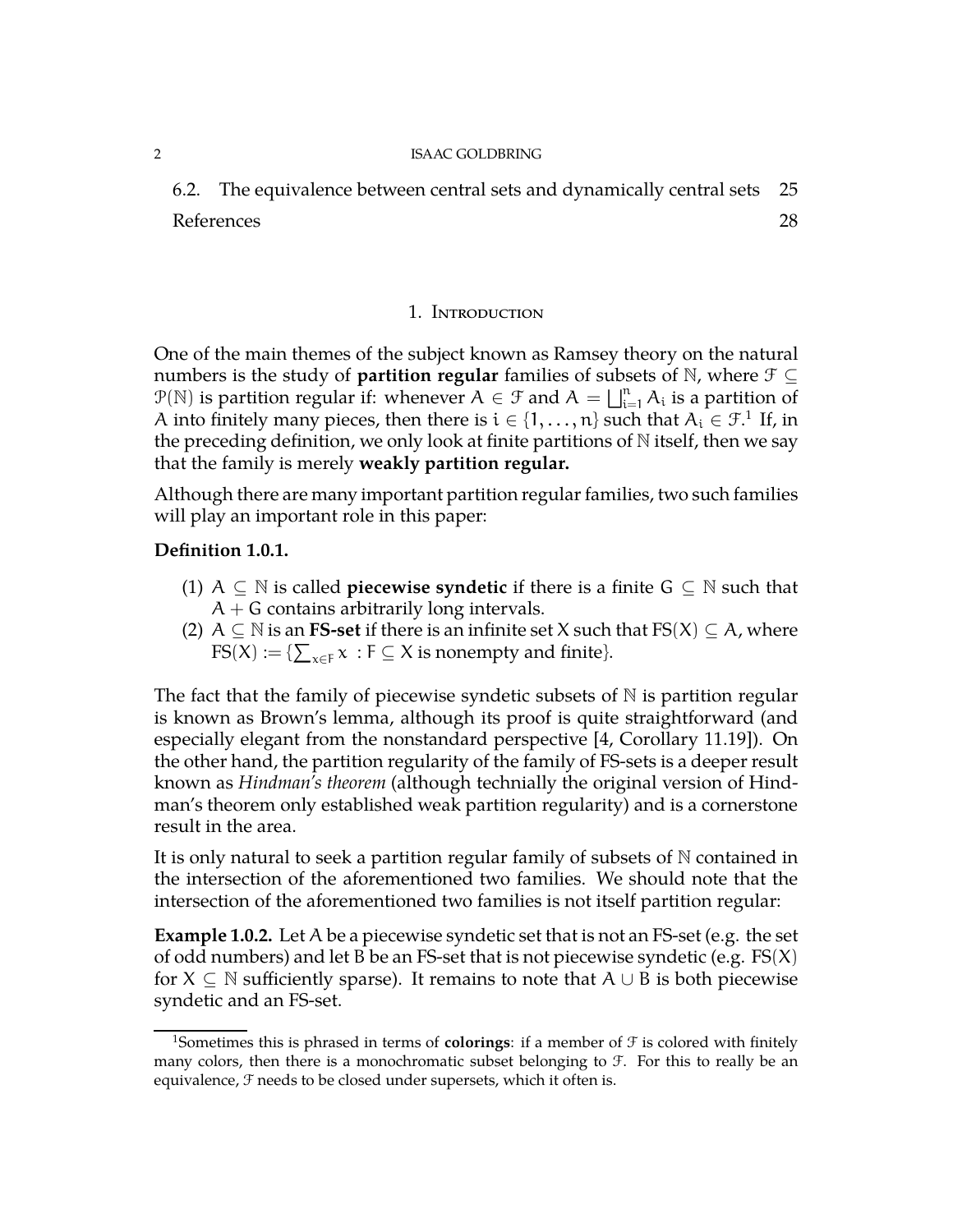This note is about the class of **central** subsets of N, which is indeed a partition regular family of subsets of  $\mathbb N$  and each central subset of  $\mathbb N$  is both piecewise syndetic and an FS-set. As we will point out later, central sets contain a lot more structure than merely being both piecewise syndetic and an FS-set.

The key to defining central sets is to give ultrafilter characterizations of piecewise syndetic sets and FS-sets:  $A \subseteq \mathbb{N}$  is piecewise syndetic (resp. an FS-set) if and only if it belongs to a **minimal** (resp. **idempotent**) ultrafilter; these terms will be defined shortly. The family of central sets can thus be defined to be those sets that belong to an ultrafilter that is both minimal and idempotent. The partition regularity of the family of central sets is now immediate from this characterization.

The account given above is actually revisionist history. Indeed, in [\[5\]](#page-27-2), Furstenberg introduced the family of central subsets of  $\mathbb N$  in connection with his work in dynamical systems. His definition is, at first glance, completely different from the one given above and will be discussed in the last section of this note. Furstenberg showed that this class is weakly partition regular<sup>[2](#page-2-0)</sup> and that every central set contains arbitrarily long arithmetic progressions.<sup>[3](#page-2-1)</sup> He then proved a theorem that shows that central sets contain a lot of extra structure (which implies, in particular, that they are FS-sets); this theorem is now a special case of a much more general theorem called the *Central Sets Theorem*, which will be discussed in Section 5. It was only later on that Bergelson and Hindman realized that the conclusion of the Central Sets Theorem should also hold for members of minimal idempotent ultrafilters.

At the meeting "Combinatorics meets ergodic theory" at BIRS in 2015, Randall McCutcheon asked me if there is a nonstandard perspective on the theory of central sets. It is the purpose of this note to give such a perspective. Given the fact that every ultrafilter can be represented as a "hyper-principal" ultrafilter with a nonstandard generator, the existence of such a perspective should not be so surprising. Moreover, using the replacement of "algebra in the space of ultrafilters on N" with "algebra in the space of *iterated nonstandard extensions* of N" à la Mauro Di Nasso [\[3\]](#page-27-3), many of the arguments given in [\[7\]](#page-27-4) laying the foundation for the basic theory of central sets become much shorter and more natural in the nonstandard context.

<span id="page-2-0"></span><sup>&</sup>lt;sup>2</sup>He also mentions, without proof, that any finite coloring of a central set contains a monochromatic central subset. At the time he was unaware of the fact that central sets were closed under supersets, a fact first pointed out by Hindman using the ultrafilter characterization.

<span id="page-2-1"></span> $3$ He mentions, without proof, that central sets can be shown to piecewise syndetic, which, by van der Waerden's theorem, would also yield that central sets contain arbitrarily long arithmetic progressions.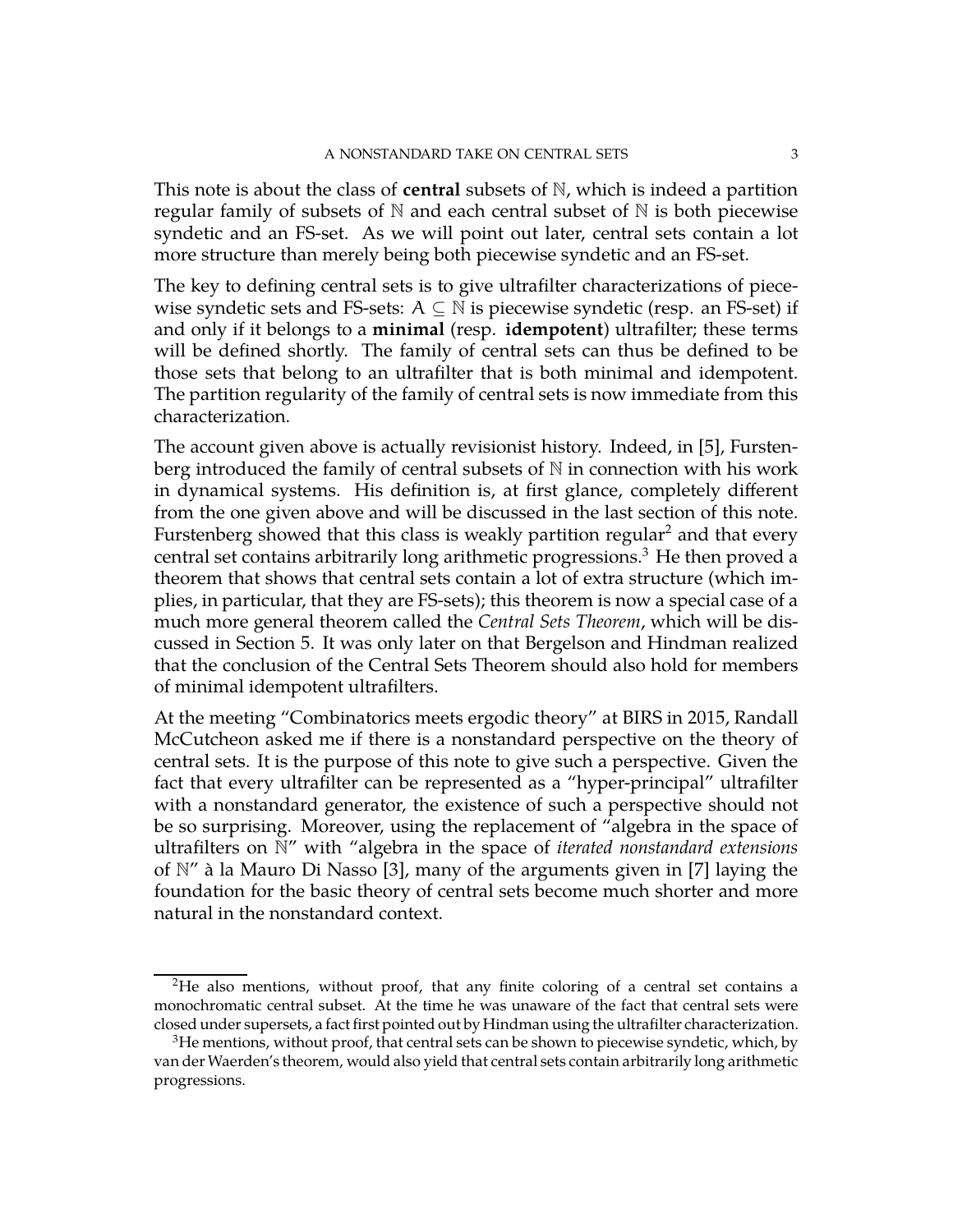We now provide an outline of the contents of this article. In Section 2, we gather the necessary preliminaries from nonstandard analysis, focusing mainly on the nonstandard perspective on ultrafilters and the use of iterated hyperextensions. We also give the nonstandard proof of Hindman's theorem as it is an easier version of many arguments that appear later in this note. In Section 3, we give the nonstandard account of minimal ideals and use this to prove some of the basic facts about central sets. In Section 4, we give the combinatorial (that is, ultrafilter-free) description of central sets. One of the ingredients of this description, namely the notion of a *collectionwise piecewise syndetic family* of subsets of N, becomes especially transparent from the nonstandard perspective. In Section 5, we state and prove the aforementioned Central Sets Theorem and indicate some of its consequences. In the final section, we present Furstenberg's original dynamical definition of central sets and establish the equivalence with the ultrafilter formulation.

We reiterate that most, if not all, of the arguments contained in this note are the nonstandard versions of the arguments appearing in the fantastic book [\[7\]](#page-27-4), which contains a lot more information about central sets than we present here. We do believe, however, that the nonstandard versions of the arguments are aesthetically cleaner and computationally more natural. Two other references that proved useful during the writing of this note are Hindman's suvey on central sets [\[6\]](#page-27-5) and Bergelson's survey on ultrafilters in combinatorial number theory  $|1|$ .

We end this introduction with some conventions maintained throughout this note.

- $(S, \cdot)$  denotes an arbitrary semigroup.
- We set  $\mathbb{N} := \{1, 2, 3, \ldots\}$  to be the set of natural numbers which, in this context, is assumed **not** to contain 0.
- For a set X, we let  $\mathcal{P}(X)$  denote the power set of X and  $\mathcal{P}_f(X)$  denote the set of finite subsets of X.
- When we write  $A = \bigsqcup_{i=1}^n A_i$ , this indicates that the set A has been partitioned into the disjoint subsets  $A_1, \ldots, A_n$ .
- For  $m \in \mathbb{N}$ , we let  $\mathbb{N}^{[m]}$  denote the m-element subsets of  $\mathbb{N}$ , which we often identify with increasing sequences  $t(1) < t(2) < \cdots < t(m)$ .

# 2. Preliminaries

<span id="page-3-0"></span>For the sake of brevity, we assume that the reader is familiar with the basics of nonstandard analysis. A recent monograph [\[4\]](#page-27-1), written with applications to Ramsey theory and combinatorial number theory in mind, also contains a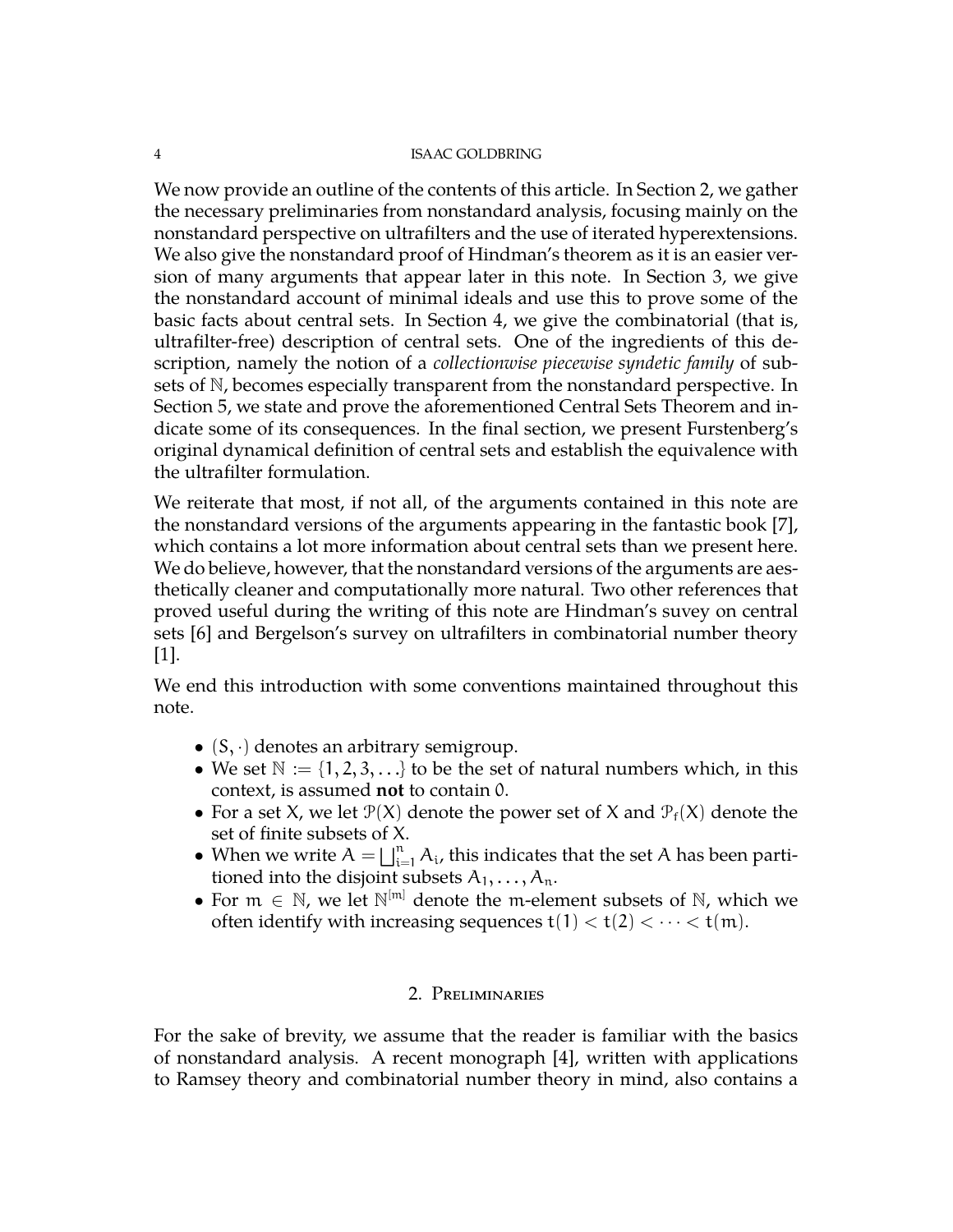complete introduction to the subject. We only mention here some crucial facts needed for the remainder of this article.

As usual, we assume that our nonstandard extension is as saturated as necessary to make the arguments below valid.

<span id="page-4-0"></span>2.1. **Nonstandard generators of ultrafilters and iterated hyperextensions.** We let βS denote the Stone-Čech compactification of the discrete space S. It can be identified with the space of ultrafilters on S, where a basis of clopen sets for the topology is given by  $A := \{U \in \beta S : A \in U\}$  for  $A \subseteq S$ . We view S as a subset of βS by identifying  $s \in S$  with the principal ultrafilter  $\mathcal{U}_s$  generated by s.

The semigroup operation on S extends to a semigroup operation on βS determined by declaring, for  $\mathcal{U}, \mathcal{V} \in \beta S$  and  $A \subseteq S$ , that

$$
A\in\mathcal{U}\cdot\mathcal{V}\Leftrightarrow \{s\in S\,:s^{-1}A\in\mathcal{V}\}\in\mathcal{U}.
$$

Here,  $s^{-1}A := \{t \in S : st \in A\}$ . Although the extended semigroup operation on  $βS$  need not be continuous, we do have that the maps

$$
\mathcal{U} \mapsto \mathcal{U}_s \cdot \mathcal{U}, \mathcal{U} \mapsto \mathcal{U} \cdot \mathcal{V} : \beta S \to \beta S
$$

are continuous for each  $s \in S$  and  $\mathcal{V} \in \beta S$ .

Given  $\alpha \in S^*$  (the nonstandard extension of S), set  $\mathcal{U}_\alpha := \{ A \subseteq S \; : \; \alpha \in A^* \}$ . It is easy to see that  $\mathfrak{U}_{\alpha}$  is an ultrafilter on S and that this notation agrees with the notation above when  $\alpha$  is a standard element of S. Conversely, given  $\mathfrak{U} \in \beta S$ , there is (assuming sufficient saturation) some  $\alpha \in \bigcap_{A \in \mathcal{U}} A^*$ ; for such an  $\alpha$ , we have  $\mathfrak{U} = \mathfrak{U}_{\alpha}$ .

We let  $\pi : S^* \to \beta S$  be the canonical surjection given by  $\pi(\alpha) := \mathcal{U}_{\alpha}$ . While we were observed that  $\pi$  is surjective, it is not (in conord) injective, that is, there may just obsered that  $\pi$  is surjective, it is not (in general) injective, that is, there may be many nonprincipal generators for a given ultrafilter. We define an equivalence relation ~ on  $\bar{S}^*$  by setting  $\alpha \sim \beta$  if  $\mathcal{U}_\alpha = \mathcal{U}_\beta$ ; in other words,  $\alpha \sim \beta$  if and only if: for every  $A \subseteq U$ , we have  $\alpha \in A^* \Leftrightarrow \beta \in A^*$ . It follows that  $\pi$  descends to a bijection  $\bar{\pi}: S^*/\sim \rightarrow \beta S$ .

The **u-topology** on S<sup>\*</sup> has as a basis of clopen sets the sets  $A^*$  for  $A \subseteq S$ . Note that the u-topology on S<sup>\*</sup> is compact but not Hausdorff and, in fact, the map  $\bar{\pi}$ witnesses that βS is homeomorphic to the Hausdorff separation of S<sup>\*</sup>. Although S<sup>\*</sup> carries other natural topologies, in this note, all references to topological notions in S <sup>∗</sup> will be with respect to the u-topology.

Clearly the nonstandard extension of the semigroup operation on S is a semigroup operation on  $S^*$ . The naïve expectation would be that  $\pi$  is a semigroup homomorphism, that is,  $\mathfrak{U}_{\alpha \cdot \beta} = \mathfrak{U}_{\alpha} \cdot \mathfrak{U}_{\beta}$ . This is unfortunately not the case (see [\[4,](#page-27-1) Example 3.8] for concrete counter-examples). However, there is still a viable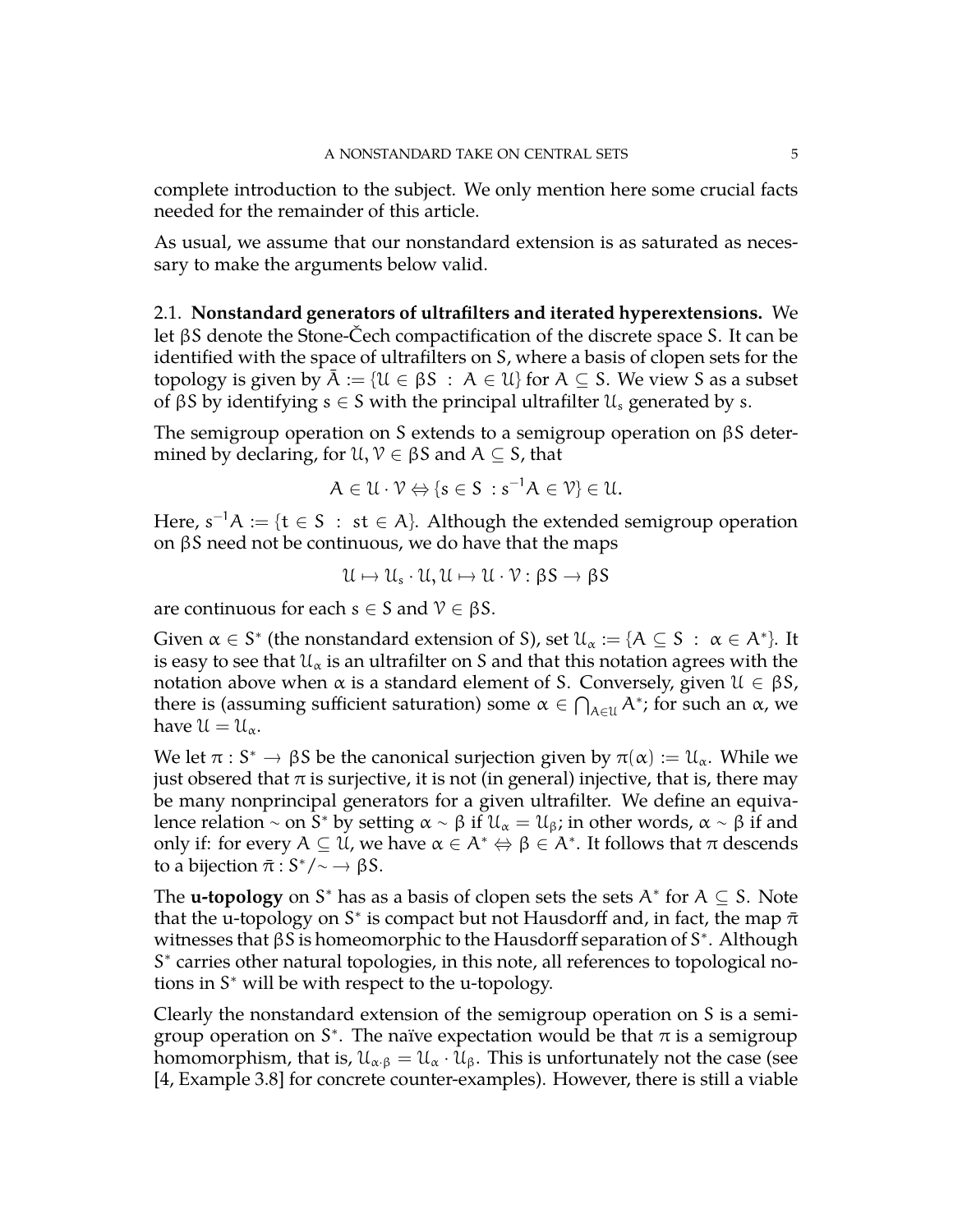formula along these lines whose validity allows the nonstandard method to be applicable to the algebra of ultrafilters.

Fix  $\alpha, \beta \in S^*$  and  $A \subseteq S$ . We set

$$
A \cdot \mathcal{U}_{\beta}^{-1} := \{ s \in S \; : \; s^{-1}A \in \mathcal{U}_{\beta} \} = \{ s \in S \; : \; s \cdot \beta \in A^* \}.
$$

By the definition of the semigroup operation on  $βS$ , we have that

$$
A\in\mathcal{U}_{\alpha}\cdot\mathcal{U}_{\beta}\Leftrightarrow A\cdot\mathcal{U}_{\beta}^{-1}\in\mathcal{U}_{\alpha}\Leftrightarrow\alpha\in(A\cdot\mathcal{U}_{\beta}^{-1})^*.
$$

Working naïvely (and motivated by some kind of transfer principle), the latter equivalent should in turn be equivalent to  $\alpha \cdot \beta^* \in A^{**}$ . Of course, for this to make any sense, one needs to give meaning to the objects  $\beta^*$  and  $A^{**}$ .

One can indeed give concrete meaning to objects like  $\beta^*$  and  $A^{**}$ . This idea was first pursued by Mauro Di Nasso in [\[3\]](#page-27-3), where he used this technique to give an ultrafilter generaliztion of Rado's classical theorem on parition regularity of linear equations. One works in a framework for nonstandard analysis where one can *iterate* the  $*$  operation, whence  $\beta^*$  above is an element of  $S^{**}$  and  $A^{**}$ is a subset of S<sup>\*\*</sup>. There is an obvious transfer principle between one level of the tower of iterated nonstandard extensions and the next level. For complete details, see [\[3\]](#page-27-3) or [\[4\]](#page-27-1), the latter of which contains many applications of this technique to Ramsey theory. Admittedly this approach takes some getting used to (e.g. unlike the usual convention that  $s^* = s$  for  $s \in S$ , we now have that  $\alpha^* \neq \alpha$ for  $\alpha \in S^* \setminus S$ ); however, once one is familiarized with this framework $^4$  $^4$ , it proves to be extremely convenient.

We set up some notation concerning iterated nonstandard extensions: for  $k \in \mathbb{N}$ , we let  $S^{(k)*}$  denote the k<sup>th</sup> iterate of the <sup>\*</sup>-map applied to S and we let  $S^{(\infty)*}$  :=  $\bigcup_{n\in\omega}S^{(n)*}$ . (Here, S<sup>(0)∗</sup> := S.) Many of the ideas from earlier in this section can be adapted to this extended framework. For example, given  $\alpha \in S^{(*)k}$ , we set  $\mathfrak{U}_{\alpha}$   $:=$   $\{A \subseteq S \; : \; \alpha \in A^{(k)*}\}$ , which is again an ultrafilter on S, and for  $\alpha, \beta \in S^{(\infty)*}$ , we write  $\alpha \sim \beta$  if and only if  $\mathcal{U}_{\alpha} = \mathcal{U}_{\beta}$ .

Returning to the earlier context: for  $\alpha, \beta \in S^*$  and  $A \subseteq S$ , we now have

$$
A\in \mathcal{U}_\alpha\cdot \mathcal{U}_\beta \Leftrightarrow \alpha\cdot \beta^*\in A^{**} \Leftrightarrow A\in \mathcal{U}_{\alpha\cdot \beta^*}.
$$

<span id="page-5-0"></span>In other words,  $\mathfrak{U}_{\alpha} \cdot \mathfrak{U}_{\beta} = \mathfrak{U}_{\alpha \cdot \beta^*}.$ 

2.2. **Idempotent elements and FP-sets.** Equipped with the framework of iterated nonstandard extensions, we can now give an extremely clean proof of Hindman's theorem. We first need the following fundamental fact about βS, which follows from a straightforward application of a classical theorem of Ellis (see [\[7,](#page-27-4) Thm 2.5]):

<span id="page-5-1"></span><sup>&</sup>lt;sup>4</sup>This should hopefully be the case by the time you have finished reading this note.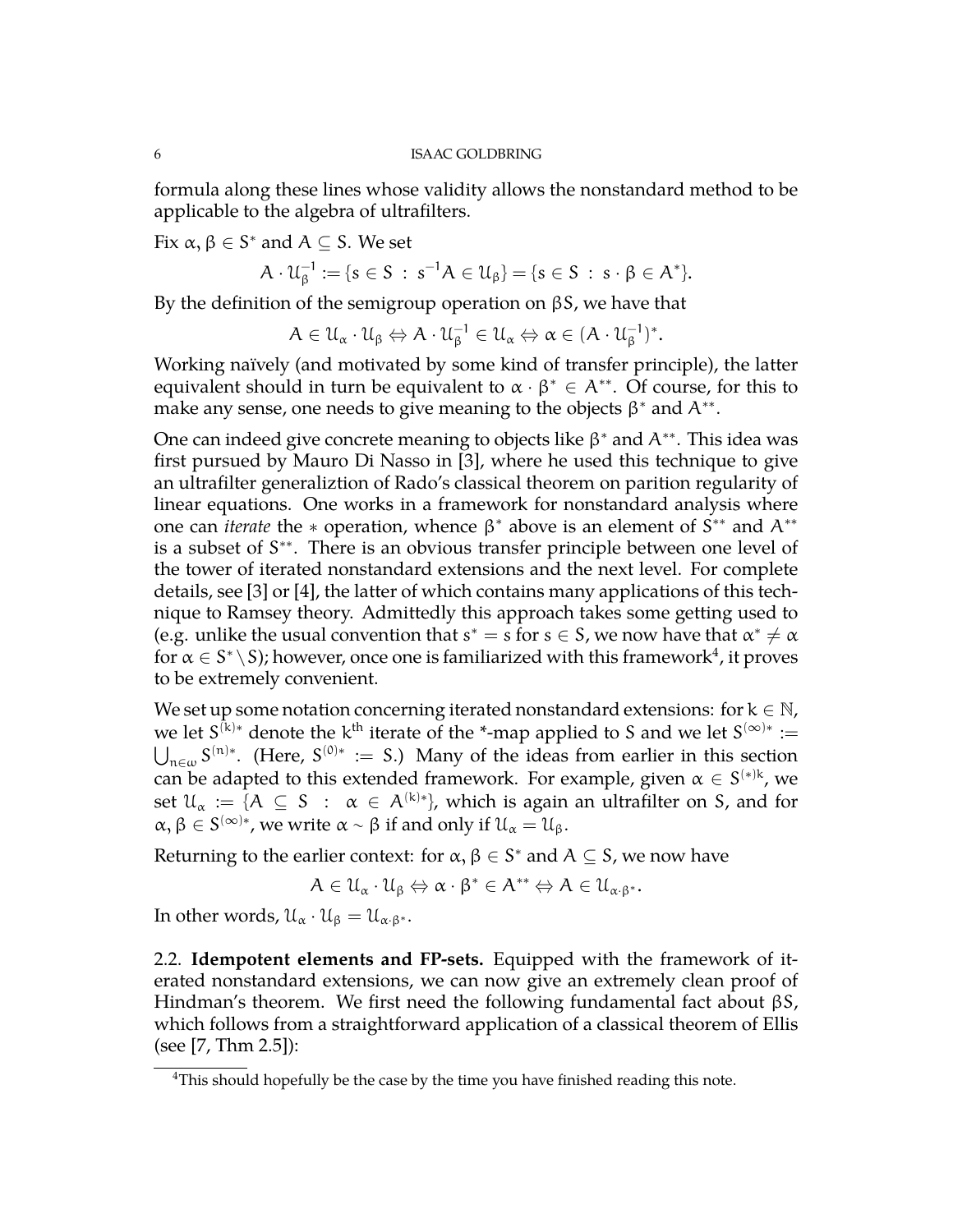**Fact 2.2.1.** *For every nonempty compact subsemigroup* M *of* βS*, there is* U ∈ M *such that*  $U \cdot U = U$ .

An ultrafilter as in the statement of the previous fact is called **idempotent**. Clearly a nonstandard generator of an idempotent ultrafilter is an idempotent element of S<sup>\*</sup> in the sense of the following

**Definition 2.2.2.**  $\alpha \in S^*$  is **idempotent**<sup>[5](#page-6-0)</sup> if  $\alpha \cdot \alpha^* \sim \alpha$ .

The nonstandard version of a subsemigroup of βS is the following:

**Definition 2.2.3.**  $T \subseteq S^*$  is a **u-subsemigroup** if, for every  $\alpha, \beta \in T$ , there is  $\gamma \in T$  such that  $\gamma \sim \alpha \cdot \beta^*$ .

The following is clear:

**Lemma 2.2.4.**  $\top \subseteq S^*$  *is a u-subsemigroup if and only if*  $\pi(\top)$  *is a subsemigroup of* βS*.*

**Corollary 2.2.5.** *Every nonempty closed u-subsemigroup of* S ∗ *contains an idempotent element.*

We next aim to prove Hindman's theorem for an abitrary semigroup. We should first define the arbitrary semigroup analog of an FS-set:

**Definition 2.2.6.** For a sequence  $\langle s_n \rangle_{n=0}^{\infty}$  $_{n=1}^{\infty}$  from S, we set

$$
FP(\langle s_n\rangle_{n=1}^\infty):=\left\{\prod_{i=1}^k s_{j_i}\ :\ j_1< j_2<\cdots< j_k, k>0\right\}.
$$

(One defines the notion  $FP(\langle s_n\rangle_{n=1}^m)$  in an analogous fashion.) We say that  $A\subseteq S$ is an **FP-set** if there is a sequence  $\langle s_n \rangle_{n=0}^{\infty}$  $\sum_{n=1}^{\infty}$  from S such that  $FP(\langle s_n \rangle_{n=1}^{\infty})$  $_{n=1}^{\infty})\subseteq A.$ 

We now wish to show that if  $\alpha$  is idempotent and  $\alpha \in A^*$ , then A is an FP-set. The following definitions will become useful:

**Definition 2.2.7.** For  $A \subseteq S$  and  $\alpha \in S^*$ , we set

- $A_{\alpha} := \{s \in S : s \cdot \alpha \in A^*\}\$ and
- $_{\alpha}A := A \cap A_{\alpha}$ .

The following lemma is immediate from the definitions:

<span id="page-6-0"></span> $5$ In other works, such elements are called u-idempotent. We prefer the current terminology even though it is potentially confusing as S<sup>\*</sup> is itself a semigroup and thus there is already the usual algebraic notion of idempotent elements of S<sup>\*</sup>. To avoid confusion, we will never speak of algebraic idempotent elements of S<sup>\*</sup>. Note that, by transfer, if S<sup>\*</sup> has an algebraic idempotent element, then so does S.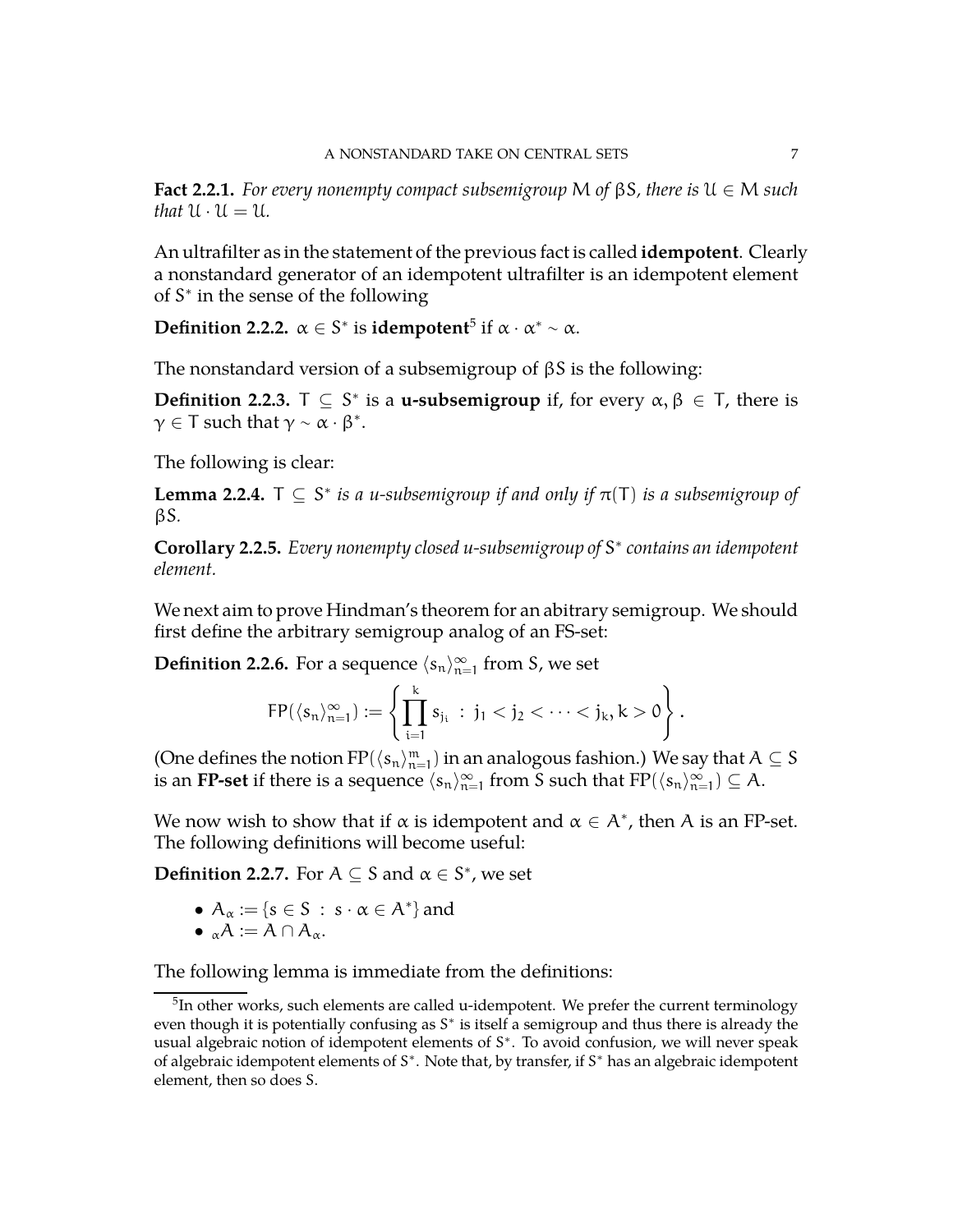**Lemma 2.2.8.**  $\alpha \in S^*$  *is idempotent if and only if: for every*  $A \subseteq S$ *, if*  $\alpha \in A^*$ *, then*  $\alpha \in \alpha A^*$ *. In this case, if*  $s \in A_\alpha$  (resp.  $s \in \alpha A$ *), then*  $s\alpha \in A_\alpha^*$  (resp.  $s\alpha \in \alpha A^*$ *).* 

We can now prove:

<span id="page-7-1"></span>**Proposition 2.2.9.** Suppose that  $\alpha \in S^*$  is idempotent and  $\alpha \in A^*$ . Then A is an *FP-set.*

*Proof.* We recursively construct a sequence  $\langle x_n \rangle_{n=0}^{\infty}$  $_{n=1}^{\infty}$  such that, for all  $m \in \mathbb{N}$ , we have FP( $\langle x_n \rangle_{n=1}^m$ )  $\subseteq \alpha A$ . Since  $\alpha \in \alpha A^*$ , there is  $x_1 \in \alpha A$ . Suppose now that  $\langle x_n \rangle_{n=1}^m$  has been defined with  $FP(\langle x_n \rangle_{n=1}^m) \subseteq \alpha A$ . By the previous lemma, we have  $\text{FP}(\langle x_n \rangle_{n=1}^m) \cdot \alpha \subseteq {}_{\alpha}A^*$ . By transfer, there is  $x_{m+1} \in {}_{\alpha}A$  with  $\text{FP}(\langle x_n \rangle_{n=1}^m)$ .  $x_{m+1} \subseteq \alpha A$ , whence  $x_{m+1}$  is as desired.

Note that, if  $\alpha \notin S$  (e.g. when S has no idempotent elements), then we can assume that the sequence above is injective. In particular, when  $S = N$ , we can take the sequence above to be increasing.

**Corollary 2.2.10** (Hindman's theorem). Suppose that  $\mathbb{N} = \bigsqcup_{i=1}^n A_i$ . Then some  $A_i$ *is an FP-set.*

*Proof.* Fix an idempotent  $\alpha \in S^*$  and take  $A_i$  with  $\alpha \in A_i^*$ .

There is a converse to Proposition [2.2.9.](#page-7-1) For a nonstandard proof, see, for example, [\[4,](#page-27-1) Lemma 9.5].

**Proposition 2.2.11.** *Suppose that* A *is an FP-set. Then there is an idempotent*  $\alpha \in A^*$ *.* 

**Corollary 2.2.12** (Strong Hindman's Theorem)**.** *The notion of being an FP-set is* partition regular: if  $A$  is an FP-set and  $A = \bigsqcup_{i=1}^n A_i$ , then some  $A_i$  is an FP-set.

<span id="page-7-0"></span>2.3. **Three notions of largeness.** The following notions of largeness will appear throughout this note:

**Definition 2.3.1.** Suppose that  $A \subseteq S$ . We say that:

- (1) A is **thick** if, for every finite  $F \subseteq S$ , there is  $t \in S$  such that  $Ft \subseteq A$ .
- (2) A is **syndetic** if there is a finite  $G \subseteq S$  such that  $S = G^{-1}A$ .
- (3) A is **piecewise syndetic** if there is a finite  $G \subseteq S$  such that, for every finite L  $\subseteq$  S, there is  $a \in S$  with La  $\subseteq$  G<sup>-1</sup>A.

In the above definitions,  $G^{-1}A := \{s \in S : gs \in A \text{ for some } g \in G\}.$ 

Here are the nonstandard equivalents:

**Lemma 2.3.2.** *Suppose that*  $A \subseteq S$ *.*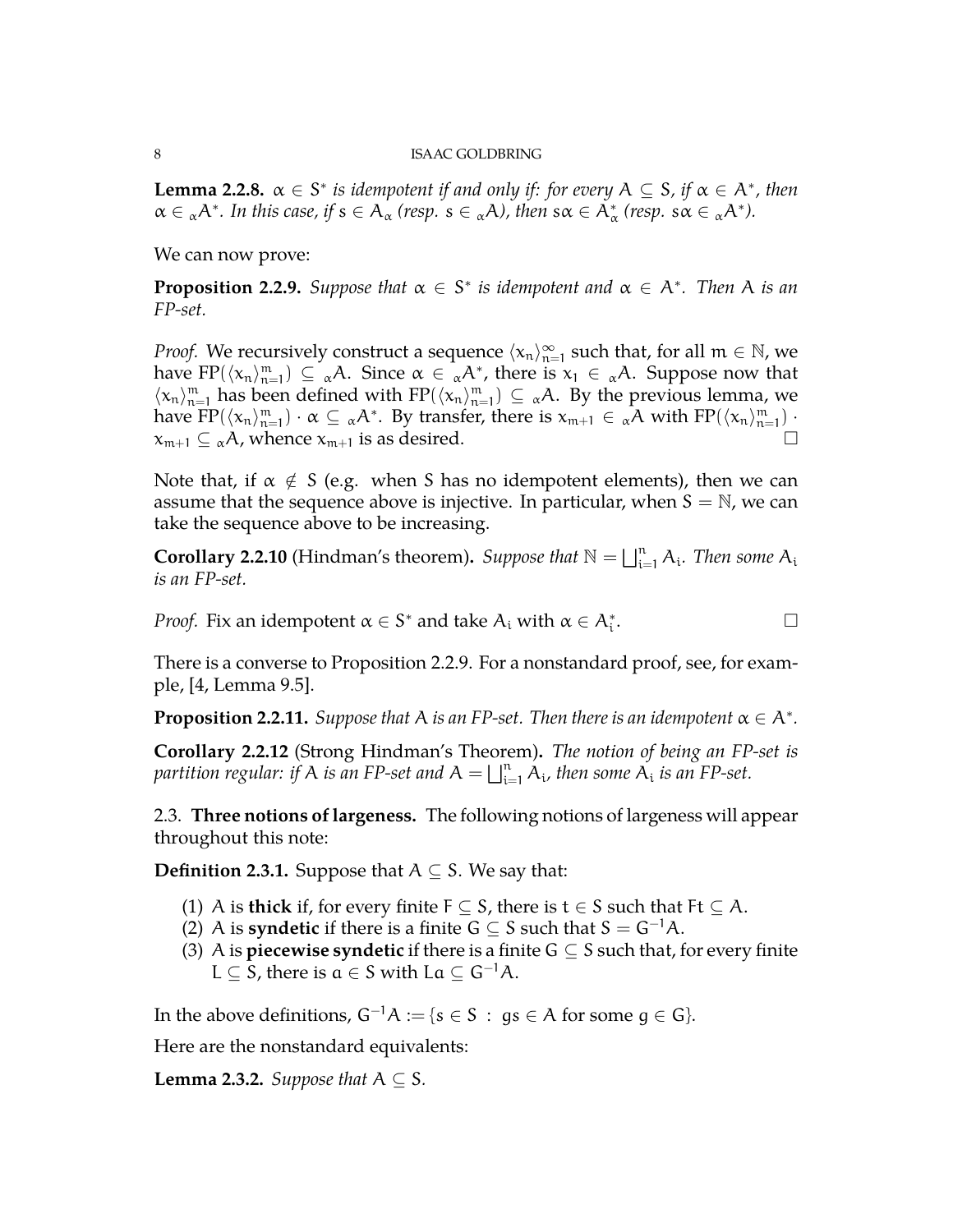- (1) A *is thick if and only if there is*  $\alpha \in S^*$  *such that*  $S \alpha \subseteq A^*$ *.*
- (2) A *is syndetic if and only if*  $S^* \subseteq S^{-1}A^*$  *if and only if there is a finite*  $G \subseteq S$ such that  $S^* \subseteq G^{-1}A^*$ .
- <span id="page-8-0"></span>(3) A *is piecewise syndetic if and only if there is*  $\alpha \in S^*$  *and finite*  $G \subseteq S$  *such that*  $S\alpha \subseteq G^{-1}A^*$ .

### 3. Minimal elements and central sets

<span id="page-8-1"></span>3.1. **Facts about minimal ideals.** Recall that a subset I of βS is a **left** (resp. **right**) **ideal** if for all  $U \in \beta S$  and  $V \in I$ , we have  $U \cdot V \in I$  (resp.  $V \cdot U \in I$ ). I is an **ideal** if it is both a left and right ideal. A left (resp. right) ideal I is **minimal** if there is no left (resp. right) ideal properly contained in I.

We will need the following facts about minimal ideals in βS. None of these facts are especially difficult and can be found in [\[7\]](#page-27-4).

## **Facts 3.1.1.**

- (1) *Every left ideal in* βS *contains a minimal left ideal.*
- (2) *Minimal left ideals are closed.*
- (3) βS *has a smallest ideal* K(βS)*, that is,* K(βS) *is contained in all ideals of* βS*.*
- (4) K(βS) *is the union of the minimal left ideals of* βS *and is also the union of the minimal right ideals of* βS*.*

We now study the corresponding nonstandard perspective:

**Definition 3.1.2.**  $\alpha \in S^{(\infty)*}$  is **minimal** if  $\mathcal{U}_{\alpha} \in K(\beta S)$ .

The following is obvious from the fact that  $K(\beta S)$  is an ideal:

**Lemma 3.1.3.** *Suppose that*  $\alpha \in S^*$  *is minimal and*  $\beta, \gamma \in S^*$  *are arbitrary. Then the*  $\delta$ *following are minimal:*  $\beta \alpha^*$ ,  $\alpha \gamma^*$ ,  $\beta \alpha^* \gamma^{**}$ .

**Definition 3.1.4.**  $J \subseteq S^*$  is a **left** u-**ideal** if, for every  $\alpha \in S^*$  and  $\beta \in J$ , there is  $\gamma \in J$  such that  $\alpha \cdot \beta^* \sim \gamma$ .

Call  $J \subseteq S^*$  **full** if it is closed under ∼. Recall that  $\pi : S^* \to \beta S$  is the canonical presisction map  $\pi(x) = \mathcal{U}$ . The following is obvious: projection map  $\pi(\alpha) = \mathfrak{U}_{\alpha}$  The following is obvious:

**Lemma 3.1.5.**  $\int$   $\subseteq$   $S^*$  *is a left u-ideal if and only if*  $\pi(\int)$  *is a left ideal of*  $\beta S$ *. In* particular, if I is a left ideal of  $\beta S$ , then  $\pi^{-1}(\mathrm{I})$  is a full left u-ideal of  $\mathsf{S}^*$ .

**Corollary 3.1.6.** If  $J \subseteq S^*$  is a left u-ideal, then  $J$  contains a minimal element of  $S^*$ .

The following is also obvious:

**Fact 3.1.7.** *If*  $I \subseteq \beta S$  *is a minimal left ideal, then*  $I = \beta S \cdot U$  *for every*  $U \in I$ *.*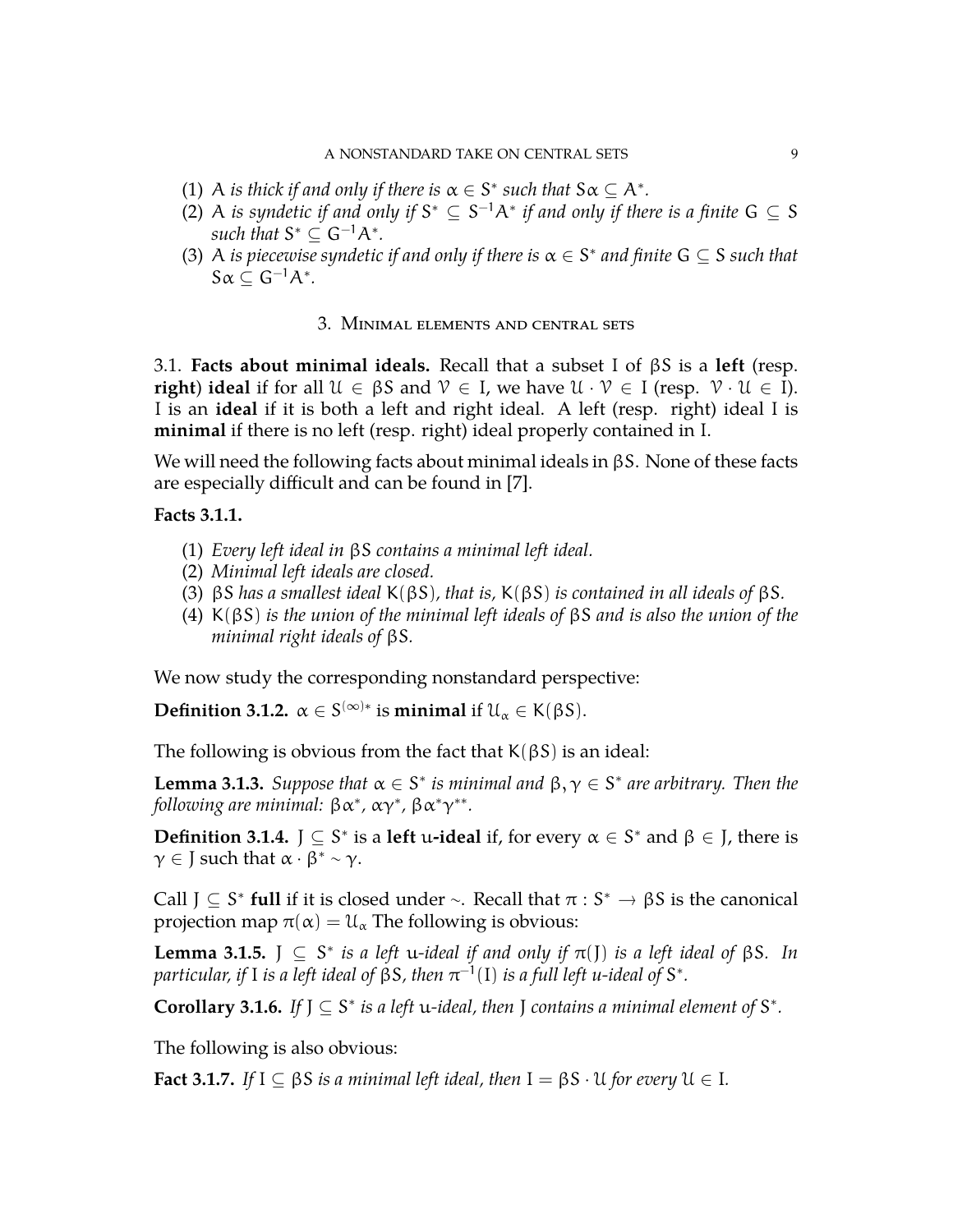The previous fact says that every minimal left ideal of  $\beta S$  is principal and every element of the ideal is a generator. We need the nonstandard equivalent. For  $\alpha \in S^*$ , set

$$
\mathcal{L}(S^*\cdot \alpha^*):=\{\beta\in S^*\,:\; \beta\sim \gamma\cdot \alpha^*\text{ for some }\gamma\in S^*\}.
$$

**Lemma 3.1.8.**  $\mathcal{L}(S^*\cdot \alpha^*) = \pi^{-1}(\beta S\cdot\mathcal{U}_\alpha)$ . Consequently,  $\mathcal{L}(S^*\cdot \alpha^*)$  is a full left u-ideal.

**Definition 3.1.9.** We say that  $J \subseteq S^*$  is a **minimal left** u-ideal if and only if  $\pi(J)$ is a minimal left ideal of βS.

**Lemma 3.1.10.** If  $J \subseteq S^*$  is a minimal left u-ideal, then  $J \subseteq L(S^* \cdot \alpha^*)$  for every  $\alpha \in J$ .

*Proof.* The condition " $J \subseteq L(S^* \cdot \alpha^*)$  for every  $\alpha \in J$ " is equivalent to the condition " $\pi(J) = \beta S \cdot \mathcal{U}_{\alpha}$  for every  $\alpha \in J''$ 

Finally, we record the following consequence of the fact that every nonempty minimal left ideal of βS is in particular a compact subsemigroup of βS:

**Lemma 3.1.11.** *Every nonempty minimal left u-ideal contains an idempotent element.*

The analogous definitions and results for right u-ideals should be apparent to the reader.

Given all of the above preparation, we can now give the following useful characterization of minimal elements of S<sup>\*</sup>:

<span id="page-9-0"></span>**Theorem 3.1.12.** *Given*  $\alpha \in S^*$ *, the following are equivalent:* 

- (1)  $\alpha$  *is minimal.*
- (2) *For all*  $A \in \mathcal{U}_{\alpha}$ ,  $A_{\alpha}$  *is syndetic.*
- (3) *For all*  $\beta \in S^*$ *, there is*  $\gamma \in S^*$  *such that*  $\alpha \sim \gamma \beta^* \alpha^{**}$ *.*

*Proof.* (1) implies (2): Suppose that  $\alpha$  is minimal and let L be a minimal left uideal containing α. Fix β ∈ L. Then L ⊆  $\mathcal{L}(S^* \cdot \beta^*)$  whence there is γ ∈  $S^*$  such that  $\alpha \sim \gamma \cdot \beta^*$ . Thus, if  $A \in \mathcal{U}_\alpha$ , then  $\alpha \in A^*$  whence  $\gamma \cdot \beta^* \in A^{**}$ , and so, by transfer, there is  $t \in S$  such that  $t \cdot \beta \in A^*$ . Since  $\beta \in L$  is arbitrary, it follows that  $L \subseteq S^{-1}A^*$ . Thus, for any  $\delta \in S^*$ , we have that  $\delta \alpha^* \in t^{-1}A^{**}$  for some  $t \in S$ , whence  $t\delta \in A^*_{\alpha}$ . It follows that  $S^* \subseteq S^{-1}A^*_{\alpha}$ , so  $A_{\alpha}$  is syndetic.

(2) implies (3): Fix  $\beta \in S^*$  and  $A \in \mathcal{U}_{\alpha}$ . (2) implies that there is  $t \in S$  such that t $\beta \in \bar{A}^*_{\alpha}$ , that is,  $\alpha^* \in (t\beta)^{-1}A^{**}$ . By saturation, there is  $\gamma \in S^*$  such that, for all  $A\in\mathfrak{U}_\alpha$ ,  $\alpha^{**}\in (\gamma\beta^*)^{-1}\mathcal{A}^{***}$ , that is,  $\gamma\beta^*\alpha^{**}\in \mathcal{A}^{***}$ , whence  $\mathfrak{U}_\alpha\subseteq \mathfrak{U}_{\gamma\beta^*\alpha^{**}}$  and hence  $\mathfrak{U}_{\alpha} = \mathfrak{U}_{\gamma\beta^*\alpha^{**}}$ , as desired.

(3) implies (1): Fix minimal  $\beta \in S^*$  and take  $\gamma \in S^*$  such that  $\alpha \sim \gamma \beta^* \alpha^{**}$ . Since the latter element is minimal, so is  $\alpha$ .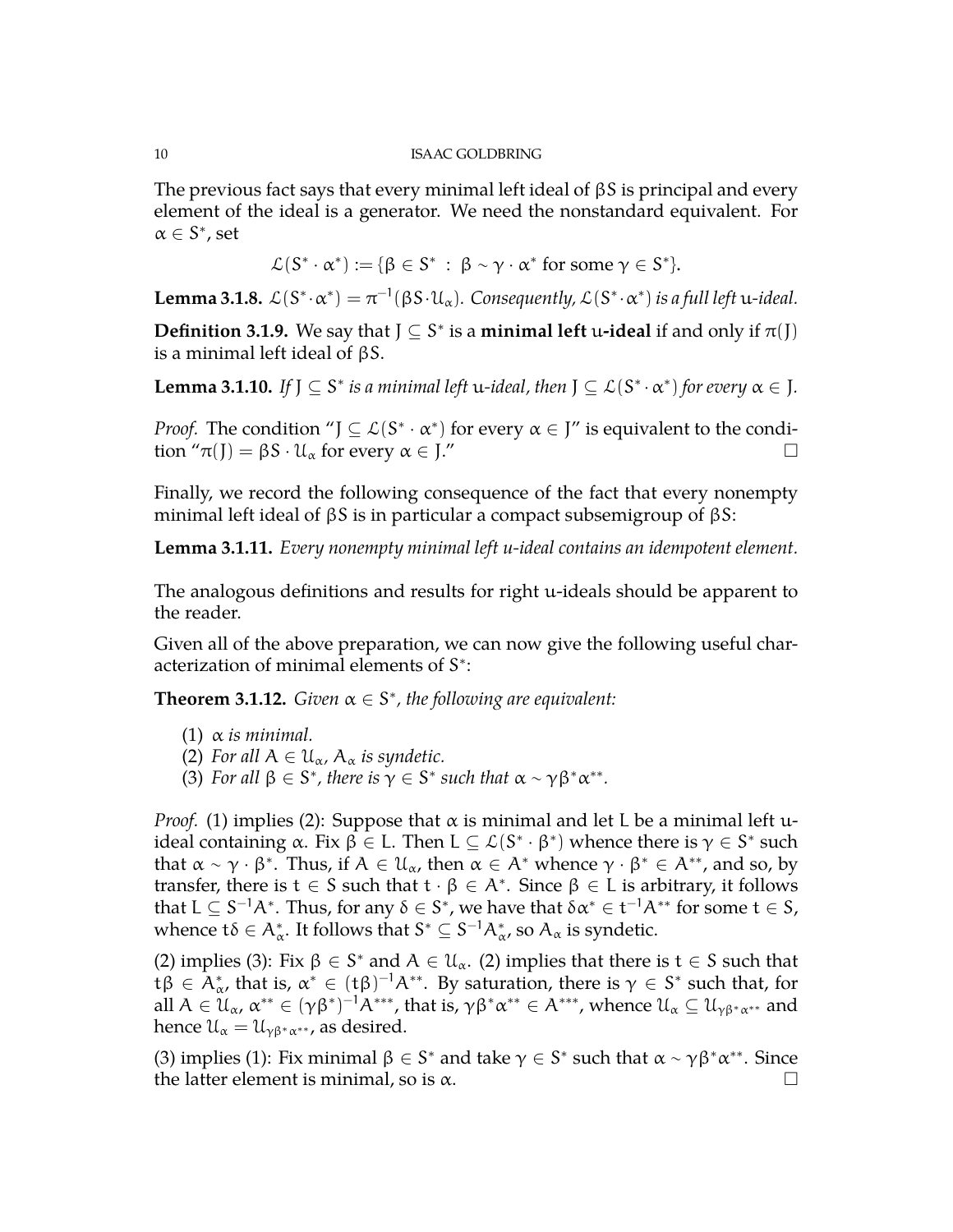### A NONSTANDARD TAKE ON CENTRAL SETS 11

## **Remarks 3.1.13.**

- (1) The proof of (1) implies (2) in the standard context uses the compactness of minimal left ideals. The nonstandard approach seems to avoid this.
- (2) Item (2) above is similar to the property of idempotent ultrafilters in that sets in the ultrafilter have large ultrafilter shits, where large in the former means in the ultrafilter and in the latter means syndetic.

<span id="page-10-0"></span>3.2. **Piecewise syndetic sets and central sets.** The following result provides the crucial link between piecewise syndetic sets and minimal elements:

**Theorem 3.2.1.** *Suppose that*  $A \subseteq S$ *. Then* A *is piecewise syndetic if and only if there* is a minimal  $\alpha \in A^*$ .

*Proof.* First suppose that A is piecewise syndetic. Take finite  $G \subseteq S$  and  $\alpha \in A^*$ such that S  $\cdot \alpha \subseteq G^{-1}A^*$ . By transfer,  $S^* \cdot \alpha^* \subseteq G^{-1}A^{**}$ . Take minimal  $\beta \in S^*$ such that  $\beta\in\mathcal{L}(S^*\cdot\alpha^* )$ , so  $\beta\in G^{-1}A^*.$  Take  $\mathsf{t}\in G$  such that  $\mathsf{t}\beta\in A^*;$  it remains to notice that tβ is minimal.

Now suppose that  $\alpha \in S^*$  is minimal and  $\alpha \in A^*$ . By the previous theorem,  $A_{\alpha}$  is syndetic, so there is finite G  $\subseteq$  S such that  $S = G^{-1}A_{\alpha}$ . It follows that  $S\alpha \subseteq \overline{G}^{-1}A^*$ , whence A is piecewise syndetic.

**Corollary 3.2.2.**  $\alpha \in S^*$  *is in the closure of the minimal elements if and only if every*  $A \in \mathfrak{U}_{\alpha}$  *is piecewise syndetic.* 

We now come to the central definition of this note:

## **Definition 3.2.3.**

- (1)  $\alpha \in S^*$  is a **minimal idempotent** if it is both minimal and idempotent.
- (2)  $A \subseteq S$  is **central** if there is a minimal idempotent  $\alpha \in A^*$ .

The following is immediate from the definition:

**Proposition 3.2.4.** *The notion of being central is partition regular.*

By our earlier discussions, every central set is both piecewise syndetic and an FP-set. By partition regularity of being central, the example from the introduction is a piecewise syndetic FP-set that is not central.

Although piecewise syndetic sets need not be central, we now show that every piecewise syndetic set has a shift that is central:

**Theorem 3.2.5.** *For*  $A \subseteq S$ *, the following are equivalent:* 

(1) A *is piecewise syndetic.*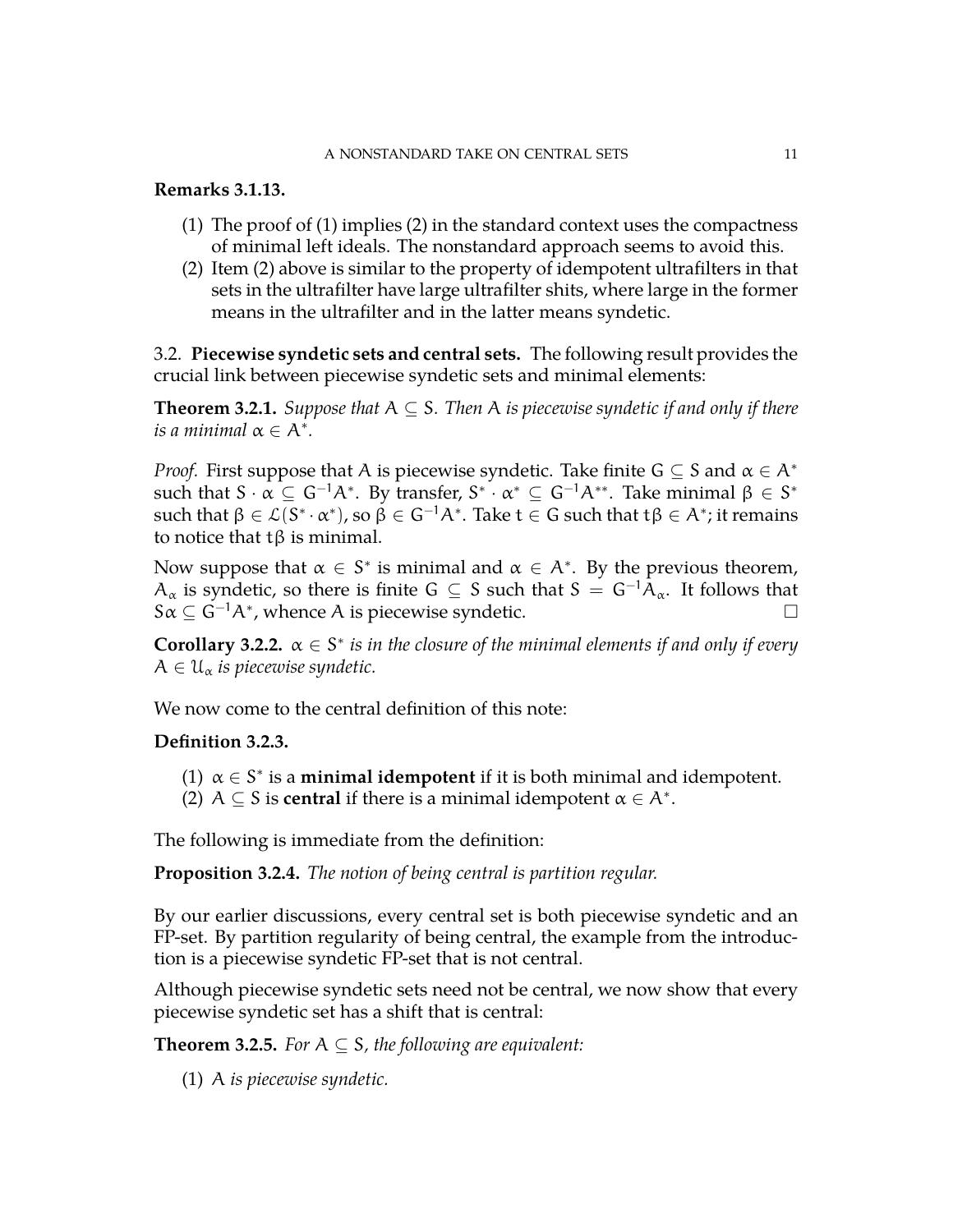(2)  $\{x \in S : x^{-1}A \text{ is central}\}$  *is syndetic.* (3)  $\{x \in S : x^{-1}A \text{ is central}\}$  *is nonempty.* 

*Proof.* (1) implies (2): Let  $B := \{x \in S : x^{-1}A \text{ is central}\}\$ . Fix  $\delta \in S^*$ . We need to find  $t \in S$  such that  $t\delta \in B^*$ . Take minimal  $\alpha \in A^*$ . Let L be a minimal left u-ideal with  $\alpha \in L$ . Let  $\beta \in L$  be idempotent. Since  $A_{\beta} \subseteq B$ , it suffices to find  $t\in S$  such that  $t\delta\in A^*_\beta.$  Since  $L\subseteq \mathcal{L}(S^{*\mathsf{T}}\!\cdot\beta^*)$ , there is  $\gamma\in S^*$  such that  $\alpha\sim\gamma\cdot\beta^*$ , whence

$$
\alpha\cdot\beta^*\sim\gamma\cdot\beta^*\cdot\beta^{**}\sim\gamma\cdot\beta^*\sim\alpha.
$$

It follows that  $\alpha\cdot\beta^*\in A^{**}$ , whence there is  $s\in S$  such that  $\beta\in s^{-1}A^*.$  Since  $\beta$  is minimal, by Theorem [3.1.12,](#page-9-0) we have that  $(s^{-1}A)_\beta$  is syndetic, whence there is  $u \in S$  such that  $u\delta \in (s^{-1}A)_{\beta}^*$ , that is  $\beta^* \in (u\delta)^{-1}s^{-1}A^{**} = (su\delta)^{-1}A^{**}$ , whence  $\mathsf{su}\delta\in\mathsf{A}^*_\beta.$  Thus, setting  $\mathsf{t}:=\mathsf{su},$  we have  $\mathsf{t}\delta\in\mathsf{A}^*_\beta$ , as desired.

(2) implies (3) is trivial.

(3) implies (1): Take  $x \in S$  such that  $x^{-1}A$  is central and let  $\alpha \in x^{-1}A^*$  be a minimal idempotent. Then  $x\alpha \in A^*$  is minimal, so A is piecewise syndetic.  $\Box$ 

We finish this subsection by showing that thick sets are central. First:

**Theorem 3.2.6.**  $A \subseteq S$  *is thick if and only if there is a left* u-*ideal*  $L \subseteq A^*$ *.* 

*Proof.* First suppose that A is thick, so  $S \alpha \subseteq A^*$  for some  $\alpha \in S^*$ . It follows that  $S^*\alpha^* \subseteq A^{**}$ , whence  $\mathcal{L}(S^*\alpha^*)$  is a left u-ideal contained in  $A^*$ .

Conversely, suppose that  $L \subseteq A^*$  is a left u-ideal. Fix  $\alpha \in L$ . Then  $S \alpha \subseteq L \subseteq A^*$ , as desired.  $\Box$ 

Since every left u-ideal contains a minimal left u-ideal, we have:

<span id="page-11-0"></span>**Corollary 3.2.7.** *Thick sets are central.*

3.3. **Addition and multiplication.** In this subsection, we work with the semigroups  $(N,+)$  and  $(N, \cdot)$ . We then use the adjectives "additive" and "multiplicative" to make it clear which semigroup we are speaking about.

We consider the following two sets (using the same notation as found in [\[7\]](#page-27-4)):

## **Definition 3.3.1.**

- (1)  $\Gamma$  is the closure of the set of additively idempotent elements of  $\mathbb{N}^*$ .
- (2) M is the closure of the set of additively minimal idempotent elements of N ∗ .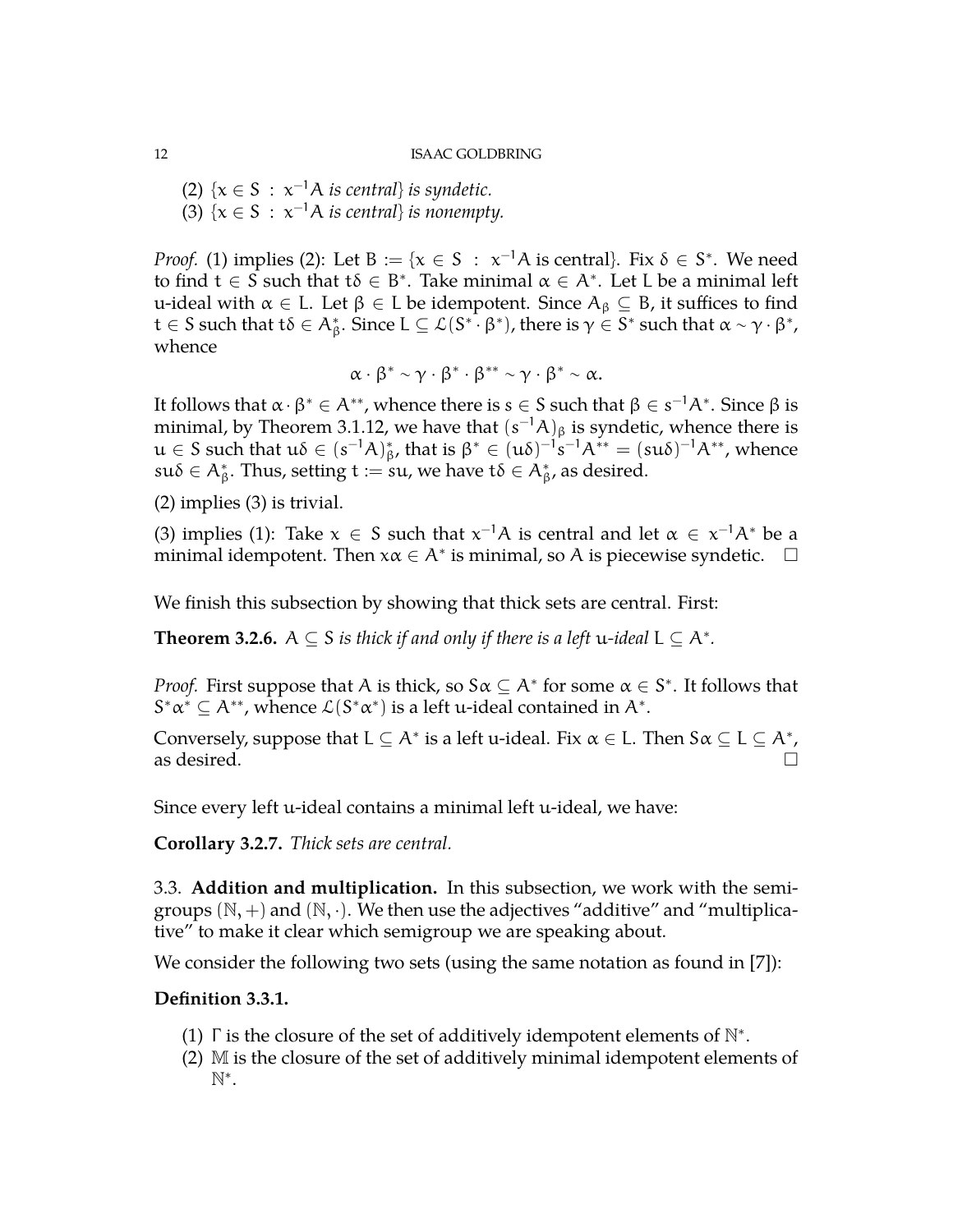Thus,  $\alpha \in \Gamma$  (resp.  $\alpha \in M$ ) if and only if, whenever  $\alpha \in A^*$ , then A is an FS-set (resp. A is an additively central set).

We use the notation  $A/n := \{m \in \mathbb{N} : mn \in A\}.$ 

**Proposition 3.3.2.** Γ *and* M *are multiplicative left u-ideals of* N ∗ *.*

*Proof.* Take  $\alpha \in \mathbb{N}^*$ ,  $\beta \in \Gamma$ , and suppose that  $\alpha \cdot \beta^* \in A^{**}$ ; we need to show that A is an FS-set. Take  $n \in \mathbb{N}$  such that  $n \cdot \beta \in A^*$ , so  $\beta \in A^*/n$ . It follows that  $A/n$ is an FS-set, whence so is A. Indeed, take an additively idempotent  $\gamma \in A/n$ ; it suffices to see that  $n\gamma$  is also additively idempotent, which follows from the calculation

$$
n\gamma + (n\gamma)^* = n\gamma + n\gamma^* = n(\gamma + \gamma^*) \sim n\gamma.
$$

If  $\beta \in M$ , then  $A/\pi$  in the above paragraph is additively central, whence  $\gamma$  can be chosen to be a minimal idempotent element. It just remains to observe that  $n\gamma$  is also minimal, whence A is additively central.

**Corollary 3.3.3.** For any partition  $\mathbb{N} := \bigsqcup_{i=1}^n C_i$ , there is some i such that  $C_i$  is both *additively and multiplicatively central.*

*Proof.* Let  $L \subset M$  be a multiplicatively minimal left u-ideal. Take  $\alpha \in L$ . Then  $\alpha$  is a multiplicatively minimal idempotent. Take i such that  $\alpha \in C_i^*$ . Then  $C_i$  is multiplicatively central. Since  $\alpha \in \mathbb{M}$ , we have that  $C_i$  is also additively  $\Gamma$  central.

Here is a nice combinatorial application of the preceding ideas. (Something more general appears in [\[4,](#page-27-1) Chapter 10]):

**Theorem 3.3.4** (Bergelson [\[1\]](#page-27-6)). *The equation*  $x + y = w \cdot z$  *is injectively partition regular: for any partition*  $\mathbb{N} := \bigsqcup_{i=1}^n C_i$ , there is  $i$  *and distinct*  $a, b, c, d \in C_i$  *such that*  $a + b = c \cdot d$ *. Moreover,*  $a, b, c, d$  *can be chosen arbitrarily large.* 

*Proof.* Choose  $\alpha$  as in the previous corollary, so a multiplicatively minimal idempotent contained in M. Take i such that  $\alpha \in C_{i}^{*}$ . This i will be as desired. For notational convenience, set  $C := C_i$ . Since  $\alpha \cdot \alpha^* \in C^{**}$ , there are arbitrarily large  $d \in C$  such that  $d \cdot \alpha \in C^*$ . Since  $\alpha \in C^* \cap C^* / d$ , we have that  $C \cap C / d$  is additively central. Take additively minimal idempotent  $\beta \in C^* \cap C^* / \mathrm{d}.$  We then have that  $\beta + \beta^* \in C^{**} \cap C^{**}/d$ . There are then arbitrarily large  $b' \in C \cap C/d$  such that  $b' + \beta \in C^* \cap C^* / d$ . Set  $b := b'd$ , noting that  $b \in C$  and  $b \neq d$ . Now note that  $d\beta \in C^* \cap (dC^* - b)$ , so there are arbitrarily large  $a \in C$  such that  $a + b \in dC$ (so we can assume that  $a \neq b$ , d). Take  $c \in C$  such that  $a + b = cd$ . Choosing a arbitrarily large forces c arbitrarily large and distinct from  $a, b, d$ .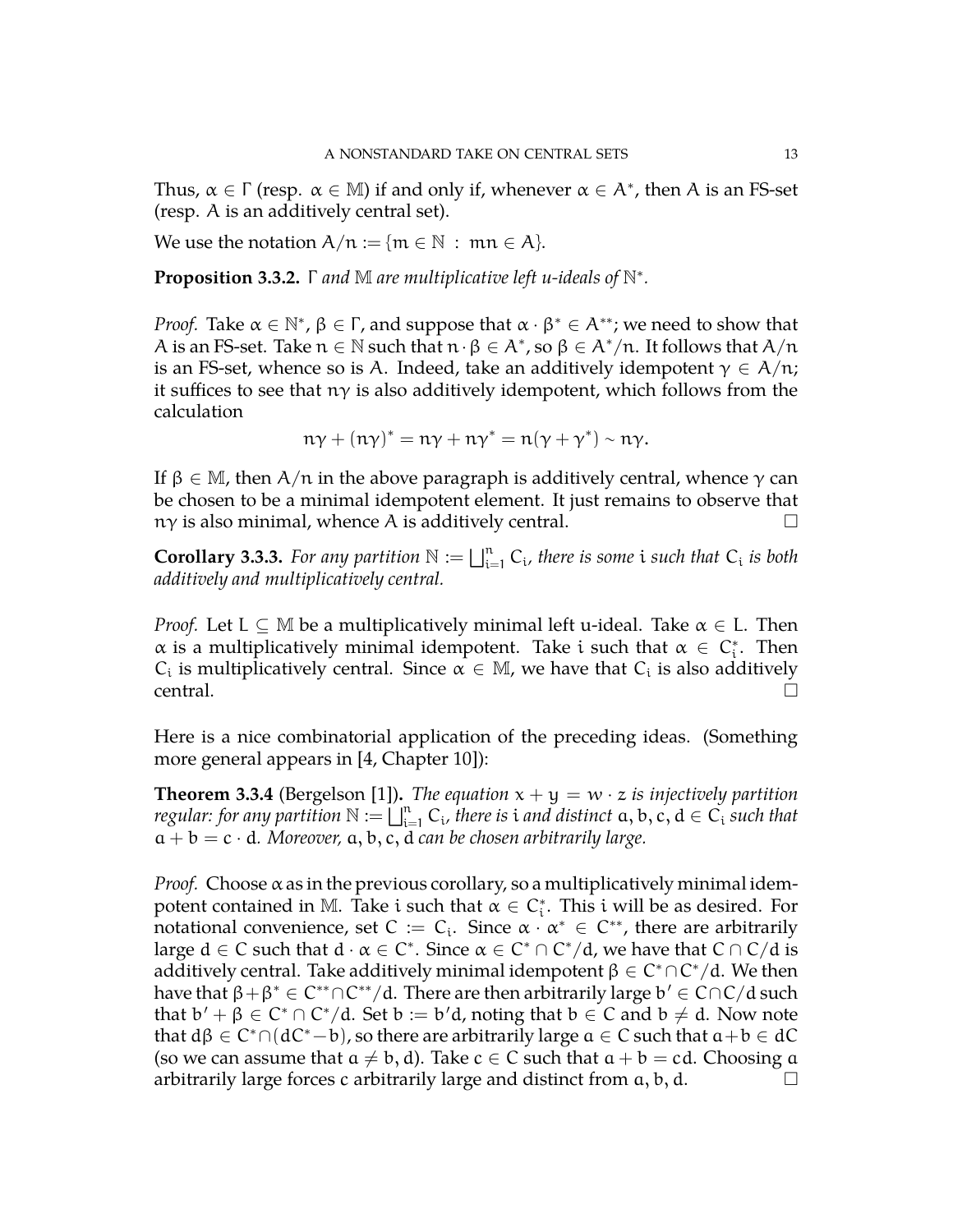Multiplicatively central sets need not be FS-sets (see [\[7,](#page-27-4) Thm 16.29]) but we do have the next best thing, a result due to Bergelson and Hindman (see [\[2,](#page-27-7) Thm  $(3.5)$ :

<span id="page-13-2"></span>**Theorem 3.3.5.** *Every multiplicatively piecewise syndetic set is an* FS<ω*-set.*

Here,  $A \subseteq \mathbb{N}$  is an FS<sub>< $\omega$ </sub>-set if there are arbitrarily large finite sets X such that  $FS(X) \subseteq A$ . First:

**Lemma 3.3.6.** Let  $\mathbb{F} := \{ \alpha \in S^* : \text{every } A \in \mathcal{U}_\alpha \text{ is an FS}_{\leq \omega} \text{ -set} \}.$  Then  $\mathbb{F}$  is a *nonempty closed multiplicative u-ideal of* S ∗ *.*

*Proof.* F is clearly closed and is nonempty as it contains all additive idempotents. Suppose that  $\alpha \in \mathbb{F}$  and  $\beta \in S^*$ .

First suppose that  $\alpha \cdot \beta^* \in A^{**}$  and fix  $k \in \mathbb{N}$ . Since  $\alpha \in A^*_\beta$ , we see that  $A_\beta$  is an  $FS_{\leq w}$ -set, say  $FS({x_1, \ldots, x_k}) \subseteq A_\beta$ . This is a finitary statement, whence there is  $y \in \mathbb{N}$  such that  $FS({x_1, \ldots, x_k}) \cdot y \subseteq A$ , that is,  $FS({x_1y, \ldots, x_ky}) \subseteq A$ .

Now suppose that  $\beta \cdot \alpha^* \in A^{**}$ . Then there is  $n \in \mathbb{N}$  such that  $n\alpha \in A^*$ , so  $A/n$ is  $FS_{\leq \omega}$ , whence so is A.

<span id="page-13-0"></span>*Proof of Theorem* [3.3.5.](#page-13-2) Suppose that  $A \subseteq \mathbb{N}$  is multiplicatively piecewise syndetic. Let  $\alpha \in A^*$  be a multiplicatively minimal idempotent element. By the previous lemma,  $\alpha \in \mathbb{F}$ , whence A is FS<sub><ω</sub>.  $□$ 

## 4. Combinatorial descriptions of central sets

In this section, we give a description of central sets that is purely combinatorial. We split this task up into two parts.

<span id="page-13-1"></span>4.1. **Part 1: FP-trees.** *In this section (and this section only), we follow usual settheoretic convention and view*  $n \in \mathbb{N}$  *as the ordinal*  $n = \{0, 1, \ldots, n - 1\}$ *.* 

**Definition 4.1.1.** If X is a set, a **tree in** X is a set  $T \subseteq X^{\lt \omega}$  closed under initial segments.

Suppose that T is a tree in X.

- (1) For  $f \in T$  with  $dom(f) = n$  and  $x \in X$ , we set  $f \cap x := f \cup \{(n, x)\}.$
- (2) For  $f \in T$ , we set  $B_f := \{x \in X : f^{\frown} x \in T\}$ .
- (3) We say that T is **pruned** if  $B_f \neq \emptyset$  for all  $f \in T$ .

**Definition 4.1.2.** Suppose that S is a semigroup and T is a tree in S.

(1) For  $f \in T$ , we set  $P_f := FP(\langle f(t) \rangle_{t \in dom(f)})$ .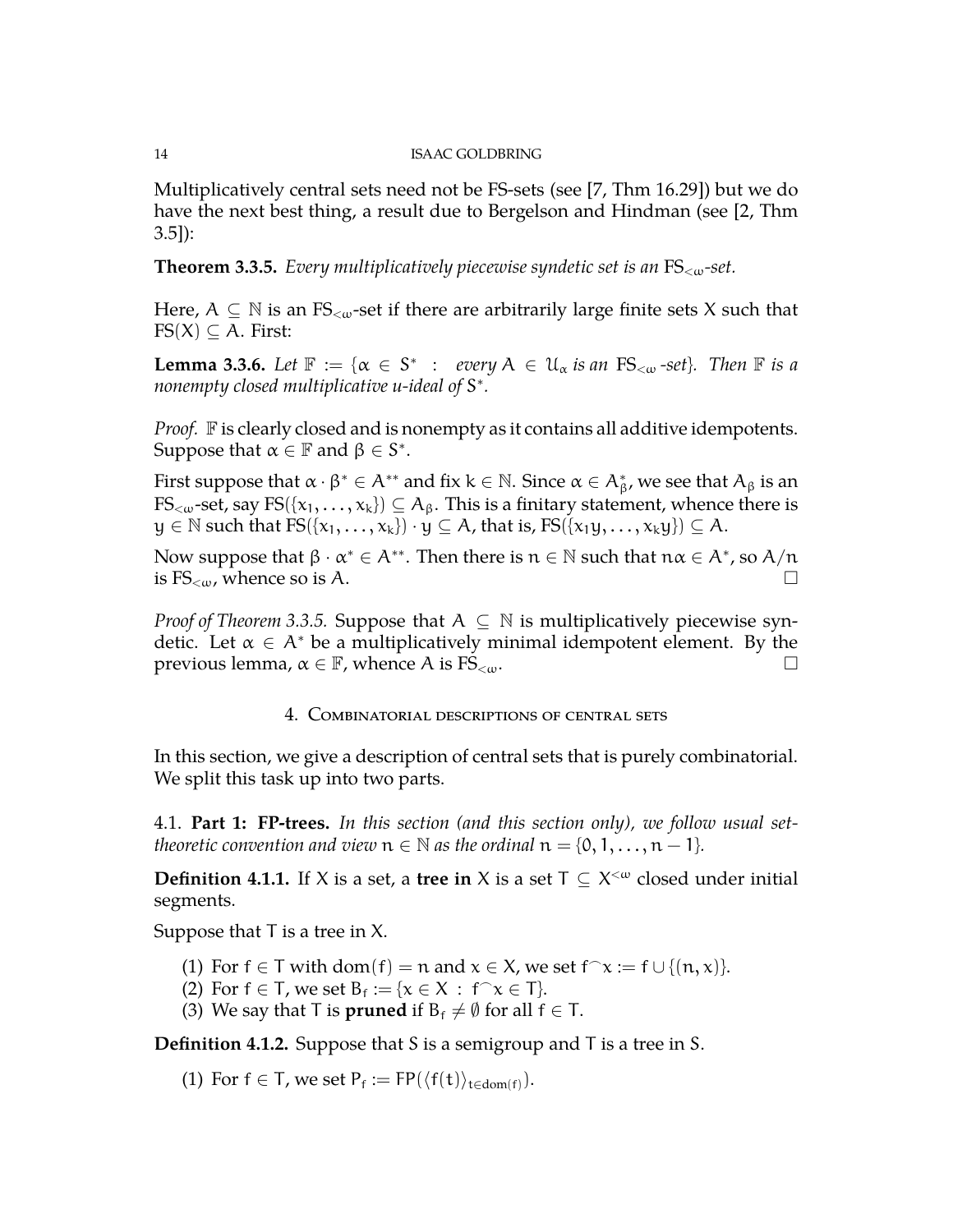(2) For f,  $g \in T$  with  $f \subsetneq g$ , we set

$$
P_{g-f} := \mathsf{FP}(\langle g(t) \rangle_{t \in dom(g), t \geq dom(f)}).
$$

(3) We say that T is an **FP-tree** if, for each  $f \in T$ , we have

$$
B_f := \bigcup_{f \subsetneq g} P_{g-f}
$$

.

Note that the inclusion  $(\subseteq)$  in the previous display always holds.

Suppose that  $A \subseteq S$  is such that there is a pruned FP-tree in A. Then A is an FP-set. Indeed, if  $\sigma \in A^{\omega}$  is an infinite branch in T (meaning that  $\sigma | n \in T$  for all  $n \in \omega$ ), then  $FP(\langle \sigma(n) \rangle_{n=0}^{\infty})$  $\binom{\infty}{n=1}$   $\subseteq$   $B_{\emptyset}$   $\subseteq$  A. Surprisingly, the converse holds:

**Theorem 4.1.3.** A  $\subseteq$  S *is an FP-set if and only if there is a pruned FP-tree in* A. In  $f$ act, if  $\alpha \in A^*$  is idempotent, then there is an FP-tree T in  $A$  such that  $\alpha \in B^*_f$  for all  $f \in T$ *.* 

*Proof.* Suppose that  $\alpha \in A^*$  is idempotent. We construct T level by level by recursion so that  $P_f \subseteq {}_{\alpha}A$  for all  $f \in T$ . Clearly  $T_0 := {\emptyset}$ . We set  $T_1 := {}_{\alpha}A$ . Now suppose that  $f \in T_n$ . We then set  $B_f := \{x \in {}_{\alpha}A : P_f \cdot x \subseteq {}_{\alpha}A\}$ , noting that  $\alpha \in B_f^*$ (since  $P_f \subseteq {}_{\alpha}A$ ). It will be useful to observe that the construction ensures that, for f,  $g \in T$  with  $f \subseteq g$ , we have  $B_g \subseteq B_f$ .

We now verify that T is an FP-tree. Suppose that  $f \subsetneq g$  and  $x \in P_{g-f}$ . Write  $x = g(t_1) \cdots g(t_n)$  with  $t_1 \geq dom(f)$ . Let h be the restriction of g with domain  $t_n$ . If  $n = 1$ , then  $x = g(t_1) \in B_h \subseteq B_f$ , as desired. Otherwise, set  $w :=$  $g(t_1)\cdots g(t_{n-1})\in P_h$ . We need to show that  $x=wg(t_n)\in B_f$ . Since  $g(t_n)\in B_h$ , we have that  $x \in {}_{\alpha}A$  by definition of  $B_h$ . To see that  $P_f \cdot x \subseteq {}_{\alpha}A$ , note that  $P_f w \subseteq P_h$ , so  $P_f \cdot x \subseteq P_h \cdot g(t_n) \subseteq {}_{\alpha}A$ , again by the definition of  $B_h$ .

The desired combinatorial characterization of central sets arises from strengthening the notion of FP-tree.

**Definition 4.1.4** (Temporary). We call  $A \subseteq \mathcal{P}(S)$  **robust** if there is minimal  $\alpha \in \mathcal{P}(S)$  $\bigcap_{A \in \mathcal{A}} A^*$ . We call an FP-tree T **robust** if  $\{B_f : f \in T\}$  is robust.

**Corollary 4.1.5.** *If* A *is central, then there is a robust FP-tree in* A*.*

We aim to show that the converse holds. First:

**Definition 4.1.6.** Suppose that  $\mathcal{C} := (C_i)_{i \in I}$  is a family of subsets of A with the finite intersection property. We say that  $C$  is **good** if: for every  $i \in I$  and every  $x \in C_i$ , there is  $j \in I$  such that  $x \cdot C_j \subseteq C_i$ .

**Lemma 4.1.7.** Suppose that  $C$  is a good family of subsets of S. Then  $\bigcap_{i\in I} C_i^*$  is a *nonempty closed* u*-subsemigroup of* S ∗ *.*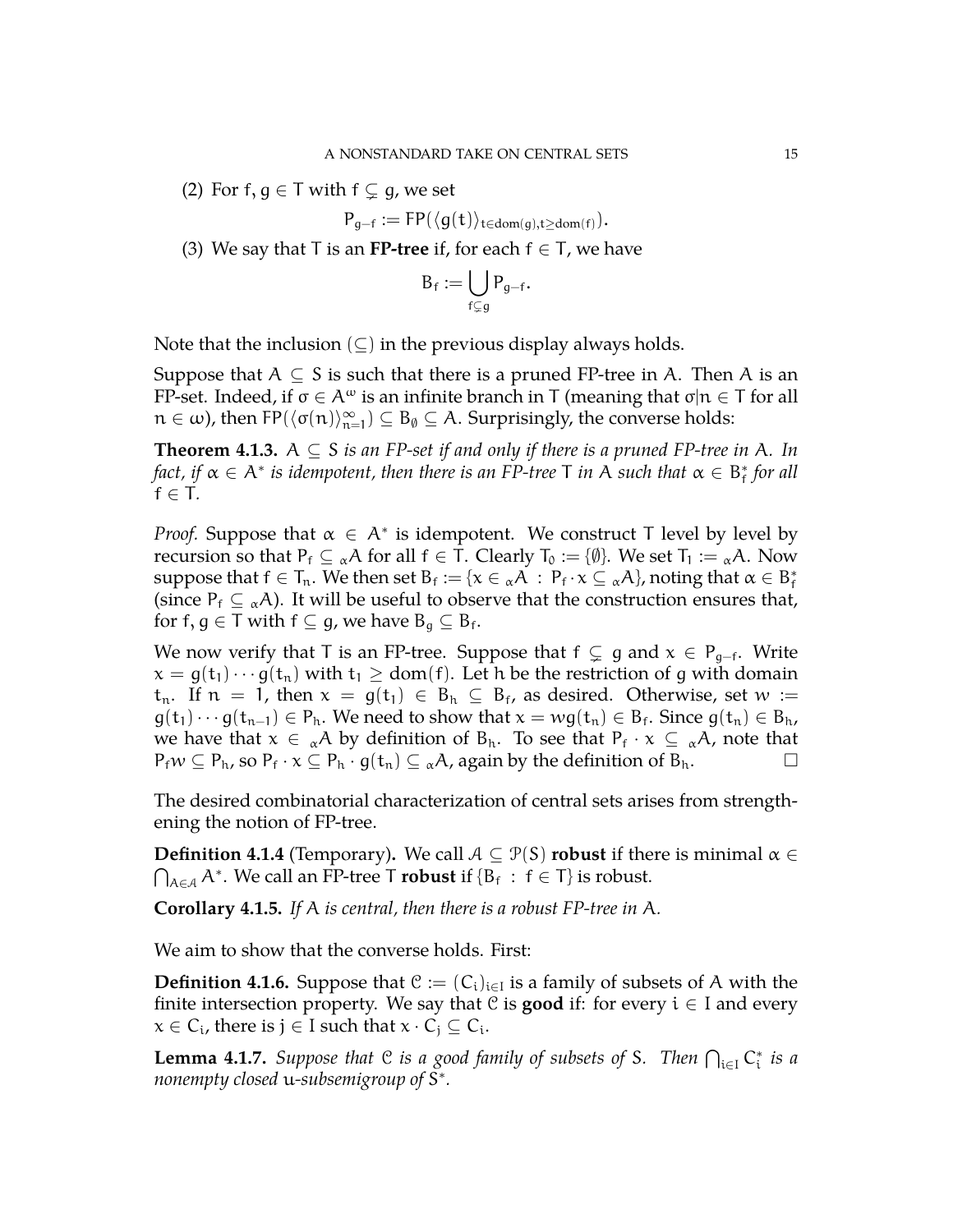*Proof.* Set  $M := \bigcap_{i \in I} C_i^*$ . M is clearly closed and is nonempty by the finite intersection property. To see that M is a u-subsemigroup, suppose  $\alpha, \beta \in M$ . It suffices to show that  $\alpha \cdot \beta^* \in C_i^{**}$  for all  $i \in I$  (for then any  $\gamma \sim \alpha \cdot \beta^*$  belongs to M). Fix  $x \in C_i$  and take j such that  $x \cdot C_j \subseteq C_i$ . We then have that  $x\beta \in C_i^*$ . It follows that  $C_i \subseteq (C_i)_{\beta}$ , so  $\alpha \in (C_i)_{\beta}^*$ , that is,  $\alpha \beta^* \in C_i^{**}$ , as desired.

**Corollary 4.1.8.** *Suppose that there is a robust good family of subsets of* A*. Then* A *is central.*

*Proof.* Let  $(C_i)_{i\in I}$  be a robust good family of subsetsof A. Then there is a minimal left u-ideal L such that  $L \cap \bigcap_{i \in I} C_i^* \neq \emptyset$ . Since  $L \cap \bigcap_{i \in I} C_i^*$  is a closed usubsemigroup of S<sup>\*</sup>, it contains an idempotent element  $\alpha$ ; since  $\alpha \in A^*$ , we see that A is central.  $\square$ 

To bridge the gap between FP-trees and good families, we make a new definition:

**Definition 4.1.9.** Suppose that T is a tree in S. We say that T is a ∗**-tree** if: for every  $f \in T$  and every  $x \in B_f$ , we have  $x \cdot B_{f \cap x} \subseteq B_f$ .

In other words, T is a  $\ast$ -tree if: for all  $f \in T$  and  $x, y \in S$ , if  $f^{\frown}x^{\frown}y \in T$ , then f ⌢xy ∈ T. The following lemma is routine and does not need any nonstandard methods. See [\[7,](#page-27-4) Lemma 14.23.1 and Theorem 14.25] for proofs.

### **Lemma 4.1.10.**

- (1) *Every FP-tree is a* ∗*-tree.*
- (2) Suppose that T is a  $*$ -tree and  $C_F := \bigcap_{f \in F} B_f$ . Then  $(C_F)$  is a good family. If T *is robust, then the family is robust.*

We can now summarize:

**Theorem 4.1.11.** *For*  $A \subseteq S$ *, the following are equivalent:* 

- (1) A *is central.*
- (2) *There is a robust FP-tree in* A*.*
- (3) *There is a robust* ∗*-tree in* A*.*
- (4) *There is a robust good family of subsets of* A*.*

<span id="page-15-0"></span>4.2. **Part 2: Collectionwise piecewise syndetic families.** The issue with the previous theorem is that it is only provides a quasi-combinatorial characterization of central set as it uses the notion of robustness, which is defined in terms of ultrafilters. The goal of this subsection is to give a combinatorial characterization of robustness. The basic idea is that since piecewise syndeticity is the same as containing a minimal element, robustness will be equivalent to some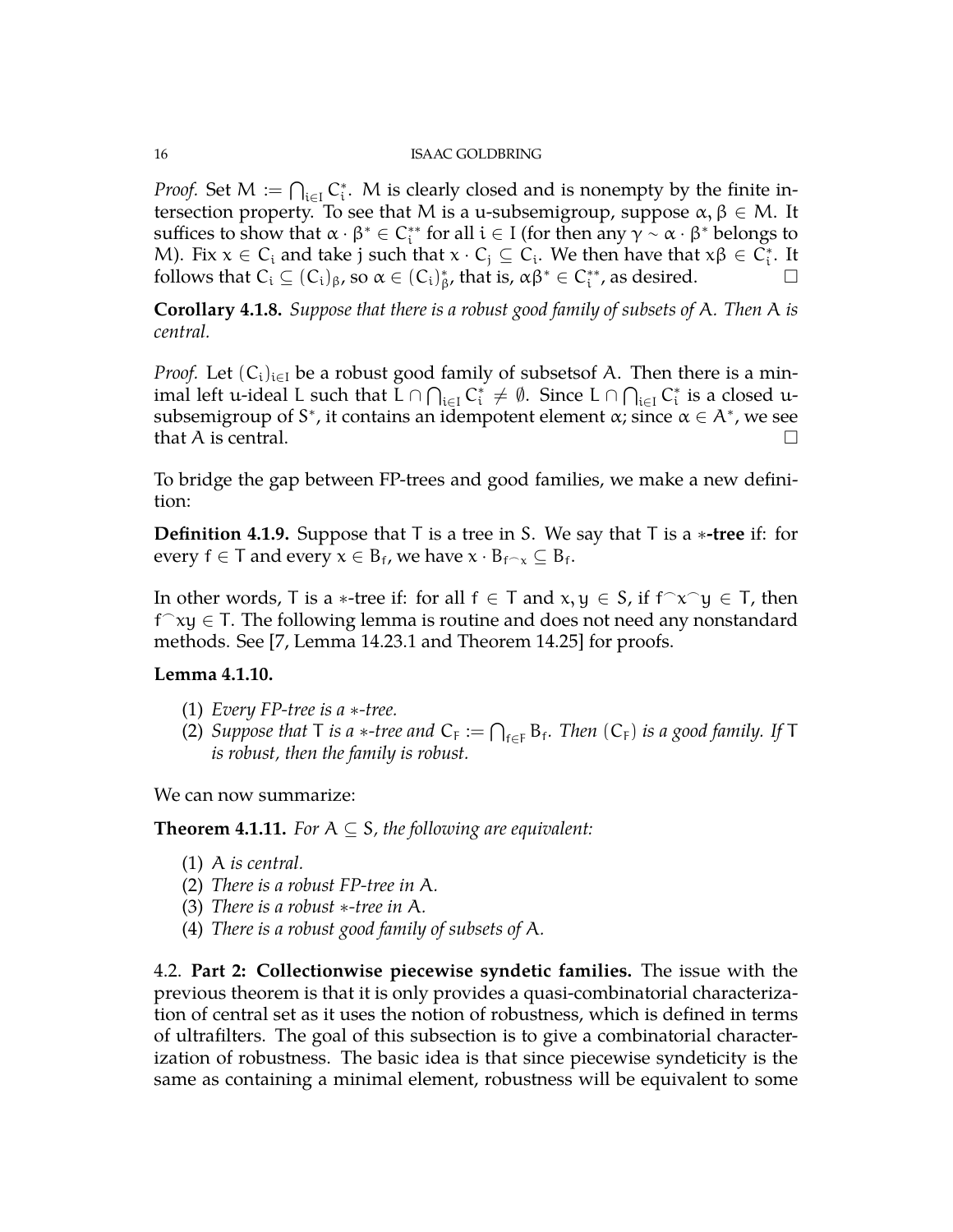form of uniform piecewise syndeticity. Here is the standard definition that will turn out to be equivalent to robustness:

**Definition 4.2.1.** We say that  $A ⊆ P(S)$  is **collectionwise piecewise syndetic** (cwpws) if there are functions  $G : \mathcal{P}_f(\mathcal{A}) \to \mathcal{P}_f(S)$  and  $x : \mathcal{P}_f(\mathcal{A}) \times \mathcal{P}_f(S) \to S$ such that, for all  $F \in \mathcal{P}_f(S)$  and all  $\mathcal{F}, \mathcal{H} \in \mathcal{P}_f(\mathcal{A})$  with  $\mathcal{F} \subseteq \mathcal{H}$ , we have

$$
F\cdot \chi(\mathfrak{H},F)\subseteq G(\mathfrak{F})^{-1}(\bigcap \mathfrak{F}).
$$

Before giving some nonstandard reformulations of cwpws, we remind the reader that, given a set X, a *hyperfinite approximation of* X is a hyperfinite set H such that  $X \subseteq H \subseteq X^*$ . Given enough saturation, every set has a hyperfinite approximation.

<span id="page-16-0"></span>**Theorem 4.2.2.** For a semigroup S and  $A \subseteq \mathcal{P}(S)$ , the following are equivalent:

- (1) A *is cwpws.*
- (2) For any hyperfinite approximation H of S, there is  $\alpha \in S^*$  such that, for any *finite subset*  $\mathfrak{F}$  *of A, we have*  $H \cdot \alpha \subseteq S^{-1}(\bigcap \mathfrak{F})^*.$
- (3) For any hyperfinite approximation H of S, there is  $\alpha \in S^*$  and G as above such *that, for any finite subset*  $\mathfrak{F}$  *of*  $\mathcal{A}$ *, we have*  $\mathsf{H} \cdot \alpha \subseteq \mathsf{G}(\mathfrak{F})^{-1}(\bigcap \mathfrak{F})^*.$
- (4) *There is a hyperfinite approximation* H *of* S,  $\alpha \in S^*$ , and G as above such that, for any finite subset  $\mathfrak F$  of  $\mathcal A$ , we have  $\mathsf H \cdot \alpha \subseteq \mathsf G(\mathfrak F)^{-1}(\bigcap \mathfrak F)^*$ .
- (5) *There is* α ∈ S ∗ *and* G *as above such that, for any finite subset* F *of* A*, we have*  $S \cdot \alpha \subseteq G(\mathcal{F})^{-1}(\bigcap \mathcal{F})^*$ .

*Proof.* (1) implies (2): Let G and x witness that A is cwpws. Let H be any hyperfinite approximation of S and let  $H$  be any hyperfinite approximation of  $A$ . Then by transfer, for any finite  $\mathcal F$  contained in  $\mathcal A$ , we have

$$
H \cdot x(\mathcal{H}, H) \subseteq G(\mathcal{F})^{-1}(\bigcap \mathcal{F})^* \subseteq S^{-1}(\bigcap \mathcal{F})^*.
$$

(2) implies (3) follows immediately from saturation.

(3) implies (4) and (4) implies (5) are trivial.

(5) implies (1): Given finite F contained in S and finite  $H$  contained in  $A$ , there are only finite many  $\mathcal F$  contained in  $\mathcal H$ , so apply transfer to the statement "there is  $x \in S^*$  such that, for all  $\mathcal F$  contained in  $\mathcal H$ ,  $\overline F \cdot x \subseteq G(\mathcal F)^{-1}(\bigcap \mathcal F)^*$ " to get  $x(\mathcal H, \overline F)$ .  $\Box$ 

Although the following corollary can be deduced with some effort from the standard definition, it is an immediate consequence of the previous theorem.

**Corollary 4.2.3.**  $A \subseteq \mathcal{P}(S)$  *is cwpws if and only if the closure of A under finite intersections is cwpws.*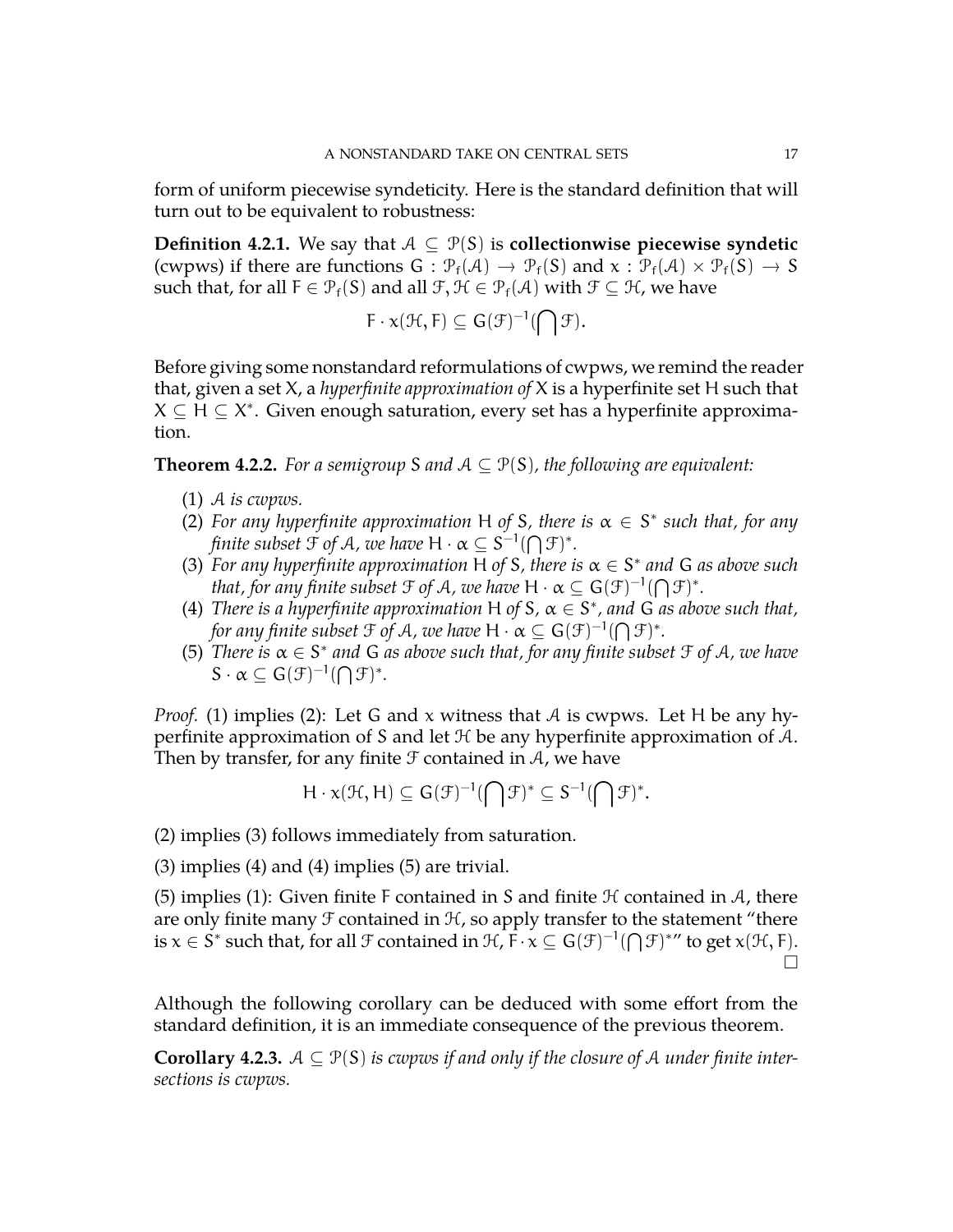**Remark 4.2.4.** Consider the case of  $(N, +)$ . A  $\subseteq N$  is piecewise syndetic if and only if there is a hyperfinite interval I such that  $A^* \cap I$  has only finite gaps. Suppose, for simplicity, that  $A \subseteq \mathcal{P}(\mathbb{N})$  is closed under finite intersections. The above theorem shows that  $A$  is collectionwise piecewise syndetic if and only if there is a hyperfinite interval I such that  $A^* \cap I$  has only finite gaps for every  $A \in$ A. The cleanliness of the previous statement is why we find the nonstandard description of the notion of cwpws family so natural.

Here is the main result of this subsection, which completes the combinatorial description of central sets:

## **Theorem 4.2.5.** *For*  $A \subseteq \mathcal{P}(S)$ *, we have that*  $A$  *is cwpws iff*  $A$  *is robust*

*Proof.* First suppose that A is cwpws and take  $\alpha$  and G as in condition (5) of Theorem [4.2.2.](#page-16-0) By transfer, we have  $S^* \cdot \alpha^* \subseteq G(\mathcal{F})^{-1}(\bigcap \mathcal{F})^{**}$ . Let  $\gamma \in \mathcal{L}(S^* \cdot \alpha^*)$ be minimal. For any F, let  $t(\mathcal{F}) \in G(\mathcal{F})$  be such that  $\gamma \in t(\mathcal{F})^{-1}(\bigcap \mathcal{F})^*$ . and set  $E(\mathcal{F}) := \{t(\mathcal{H}) : \mathcal{F} \subseteq \mathcal{H}\}\$ . Note that, in particular, for any  $A \in \mathcal{A}$ , that  $E({A}) \subseteq A_{\gamma}$ . The family of  $E(\mathcal{F})'$ s has the finite intersection property, whence there is  $\beta\in\bigcap_{\mathcal{F}}E(\mathcal{F})^*$ . Then, for  $A\in\mathcal{A}$ , we have  $\beta\in A_{\gamma'}^*$ , that is,  $\beta\cdot\gamma^*\in A^{**}$ , so  $A \in \mathcal{U}_{\beta\gamma^*}$ . It remains to note that  $\beta \cdot \gamma^*$  is minimal.

Conversely, suppose that  $\alpha \in S^*$  is minimal such that  $\mathcal{A} \subseteq \mathcal{U}_\alpha$ . We claim that  $\alpha$ witnesses the truth of  $(5)$  in Theorem [4.2.2.](#page-16-0) Fix  $\mathcal F$  and, for notational simplicity, set  $\mathsf{A}:=\bigcap \mathcal{F}.$  Since  $\alpha$  is minimal,  $\mathsf{A}_\alpha$  is syndetic, whence there is finite  $\mathsf{G}(\mathcal{F})\subseteq \mathsf{S}$ such that  $S^*\subseteq G(\mathcal{F})^{-1}\mathcal{A}^*_{\alpha}.$  It follows that  $S^*\alpha^*\subseteq G(\mathcal{F})^{-1}\mathcal{A}^{**}$ , whence, by transfer,  $S\alpha \subseteq G(\mathcal{F})^{-1}A^*$ .

# 5. The Central sets theorem

<span id="page-17-0"></span>In this section, we state and prove the Central Sets Theorem, which is arguably the most important result about central sets in applications.

<span id="page-17-1"></span>5.1. **The Central Sets Theorem: statement and consquences.** We first set up some important notation and definitions.

**Definition 5.1.1.** Given  $\mathfrak{m} \in \mathbb{N}$ ,  $\mathfrak{a} \in S^{\mathfrak{m}+1}$ ,  $\mathfrak{f} \in S^{\mathbb{N}}$ , and  $\mathfrak{t} \in \mathbb{N}^{[\mathfrak{m}]}$ , we set

$$
x(m, a, t, f) := a(1)f(t_1)a(2)f(t_2)\cdots a(m)f(t_m)a(m+1).
$$

**Definition 5.1.2.**  $A \subseteq S$  is a **C-set** if there are:

- (1)  $m: \mathcal{P}_f(S^{\mathbb{N}}) \to \mathbb{N}$ <br>(2)  $g \in \Pi$  cm
- (2)  $\alpha \in \prod_{F \in \mathcal{P}_f(S^{\mathbb{N}})} S^{\mathfrak{m}(F)+1}$
- (3)  $t \in \prod_{F \in \mathcal{P}_f(S^{\mathbb{N}})} \mathbb{N}^{[m(F)]}$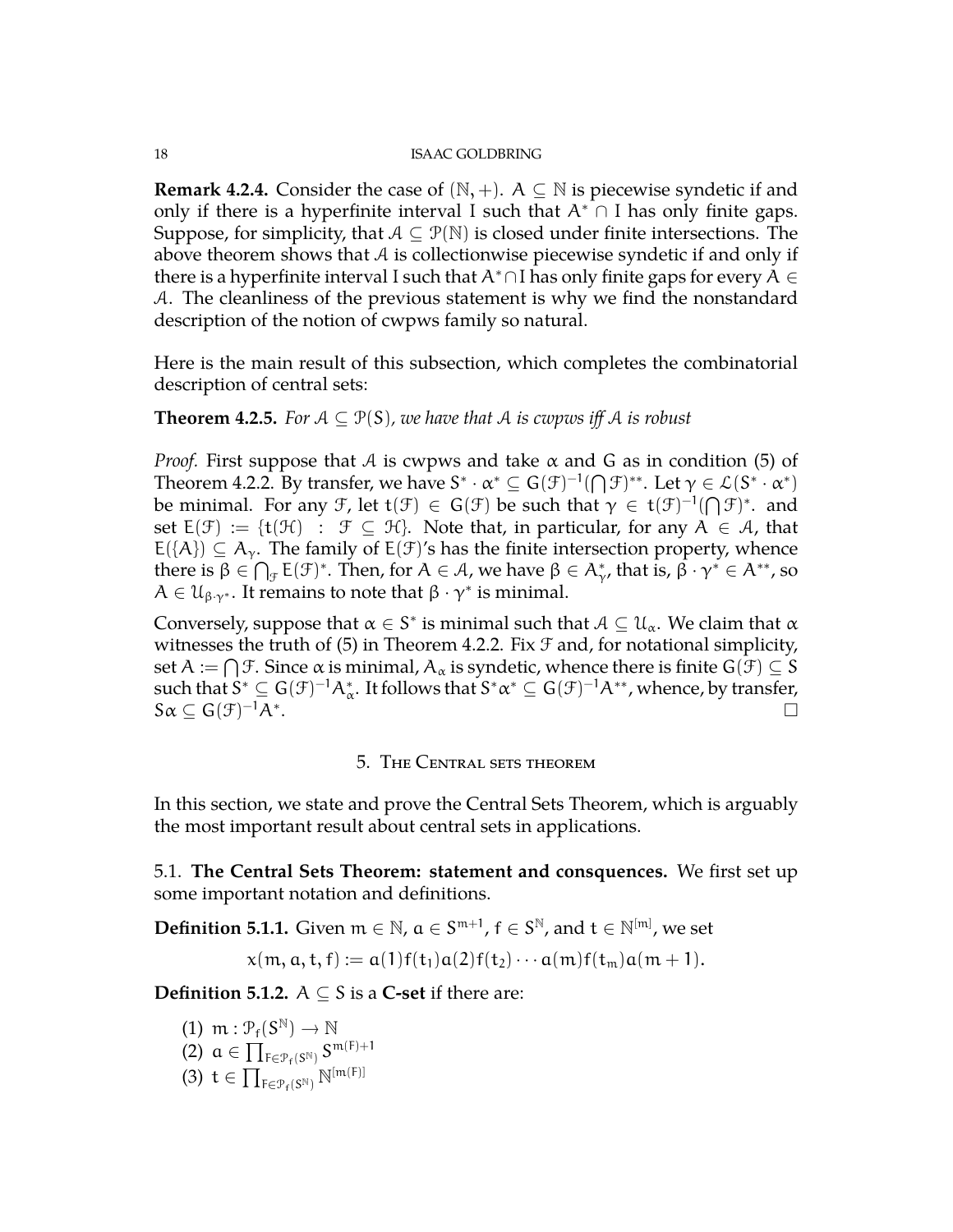satisfying:

(a) 
$$
F \subsetneq G
$$
 implies  $t(F)(m(F)) < t(G)(1)$ , and

(b) for all 
$$
G_1 \subsetneq \cdots \subsetneq G_n
$$
 and  $g_i \in G_i$ , we have

$$
\prod_{i=1}^n x(\mathfrak{m}(G_i),a(G_i),t(G_i),g_i)\in \mathcal{A}.
$$

Our goal is to prove:

<span id="page-18-1"></span>**Theorem 5.1.3** (Central Sets Theorem)**.** *Every central set is a C-set.*

**Remark 5.1.4.** The converse to the Central Sets Theorem is false; see [\[7,](#page-27-4) Thm 14.18] for a concrete counterexample.

We will prove the Central Sets theorem in the next section. The version of the theorem presented here is the strongest known version of the theorem, which has undergone several improvements since its original version, due to Furstenberg:

**Theorem 5.1.5** (Furstenberg's Central Sets Theorem)**.** *Suppose that* A ⊆ N *is central and*  $\langle y_n^1 \rangle_{n=0}^{\infty}$  $\mathbb{Q}_{n=1}^{\infty}, \ldots, \langle y_n^k \rangle_{n=1}^{\infty}$  $\sum_{n=1}^{\infty}$  are sequences in  $\mathbb{Z}$ . Then there is a sequence  $\langle \alpha_n \rangle_{n=1}^{\infty}$ n=1 *from*  $\mathbb N$  *and an increasing sequence*  $\langle H_n \rangle_{n=0}^{\infty}$  $_{n=1}^{\infty}$  *from*  $\mathcal{P}_{\mathrm{f}}(\mathbb{N})$  (meaning that  $\max H_n <$ min H<sub>n+1</sub>) such that, for all  $i = 1, \ldots, k$ , we have

$$
\mathsf{FS}\left(\left\langle \alpha_n + \sum_{t\in \mathsf{H}_n} \mathsf{y}^i_t \right\rangle_{n=1}^{\infty} \right) \subseteq A.
$$

For a discussion of how to derive Furstenberg's Central Set Theorem from Theorem [5.1.3,](#page-18-1) see [\[6\]](#page-27-5).

Furstenberg used the Central Sets Theorem to establish that any (kernel) partition regular system of equations over  $\mathbb Q$  must have a solution in any central set. A later application of the Central Sets Theorem showed that a system of equations over Q is image partition regular if and only if the column space of the matrix for the equation meets every central set.

The combinatorial applications of the Central Sets Theorem are quite numerous and we suggest that the reader consult [\[6\]](#page-27-5) and [\[7\]](#page-27-4) for more information. Since these applications involve straightforward (but nontrivial) standard reasoning using the Central Sets Theorem, we shall say no more about them here.

<span id="page-18-0"></span>5.2. **The proof of the Central Set Theorem.** To prove the Central Sets Theorem, we need an auxiliary notion: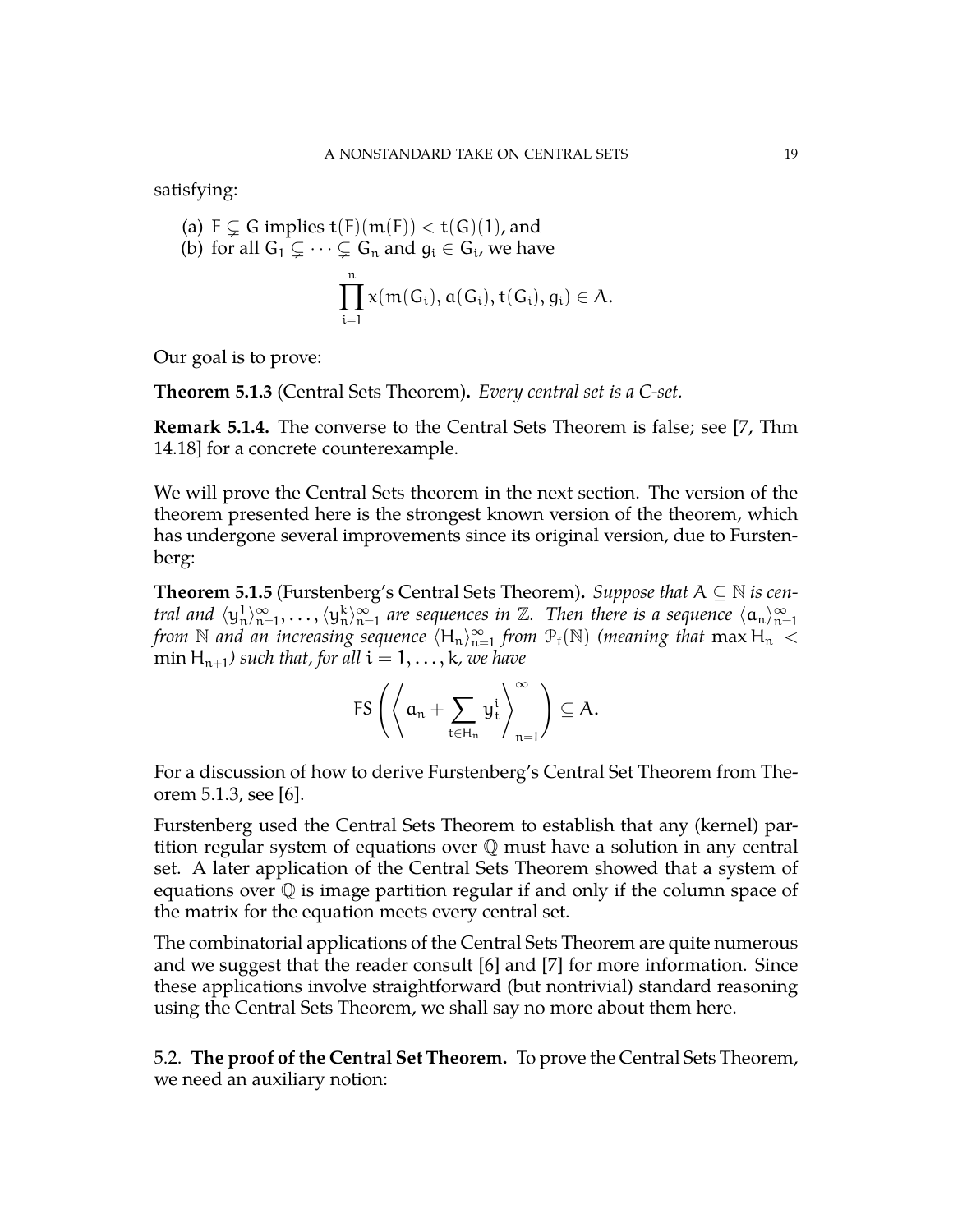**Definition 5.2.1.**  $A \subseteq S$  is a **J-set** if: for every  $F \in \mathcal{P}_f(S^{\mathbb{N}})$ , there is  $\mathfrak{m} \in \mathbb{N}$ ,  $a \in S^{m+1}$ , and  $t \in \mathbb{N}^{[m]}$  such that  $x(m, a, t, f) \in A$  for all  $f \in F$ .

We note an easy observation about J-sets:

**Lemma 5.2.2.** *Suppose that*  $A \subseteq S$  *is a J-set,*  $F \in \mathcal{P}_f(S^{\mathbb{N}})$ *, and*  $k \in \mathbb{N}$ *. Then there are* m,  $a, t$  *with*  $t(1) > k$  *such that*  $x(m, a, t, f) \in A$  *for all*  $f \in F$ *.* 

*Proof.* Apply the definition of J-set to  $G := \{g_f : f \in F\}$  with  $g_f(n) := f(k+n)$ .  $\Box$ 

There is an obvious nonstandard formulation of being a J-set, but we have not found it too useful thus far:

**Lemma 5.2.3.**  $A \subseteq S$  *is a J-set if and only if there is*  $M \in \mathbb{N}^*$ ,  $a \in (S^*)^{M+1}$ , and  $\mathsf{t} \in (\mathbb{N}^*)^{[\mathsf{M}]}$  such that, for all  $\mathsf{f} \in \mathsf{S}^\mathbb{N}$ , we have

$$
x(M, a, t, f) \in A^*.
$$

**Definition 5.2.4.** We call  $\alpha \in S^*$  a **J-element** (resp. **C-element**) if every  $A \in \mathcal{U}_\alpha$ is a J-set (resp. C-set).

One proves the Central Set Theorems in two steps:

Step 1: Show that every minimal element is a J-element.

Step 2: Show that every idempotent J-element is a C-element.

## **Remarks 5.2.5.**

- (1) It follows from Step 1 that that every piecewise syndetic set is a J-set.
- (2) The converse of the statement in Step 2 is also true, but since its proof is much more involved, we will not prove it here. Note that this converse implies that the collection of C-sets is also partition regular.

We start with Step 1. There is a direct proof of Step 1 that uses more facts about minimal ideals than we would like to present here (see [\[8,](#page-27-8) Thm 2.11]). We prefer the following strategy towards establishing Step 1:

Step 1a: Show that there is a J-element.

Step 1b: Show that the set of J-elements is a (nonempty by Step 1a) u-ideal of S<sup>\*</sup>.

To prove Step 1a, we first prove:

<span id="page-19-0"></span>**Theorem 5.2.6.** *The family of J-sets is partition regular.*

The proof of Theorem [5.2.6](#page-19-0) that we present here is completely standard but we choose to give it as: (a) it is very clever; and (b) the other proofs in the literature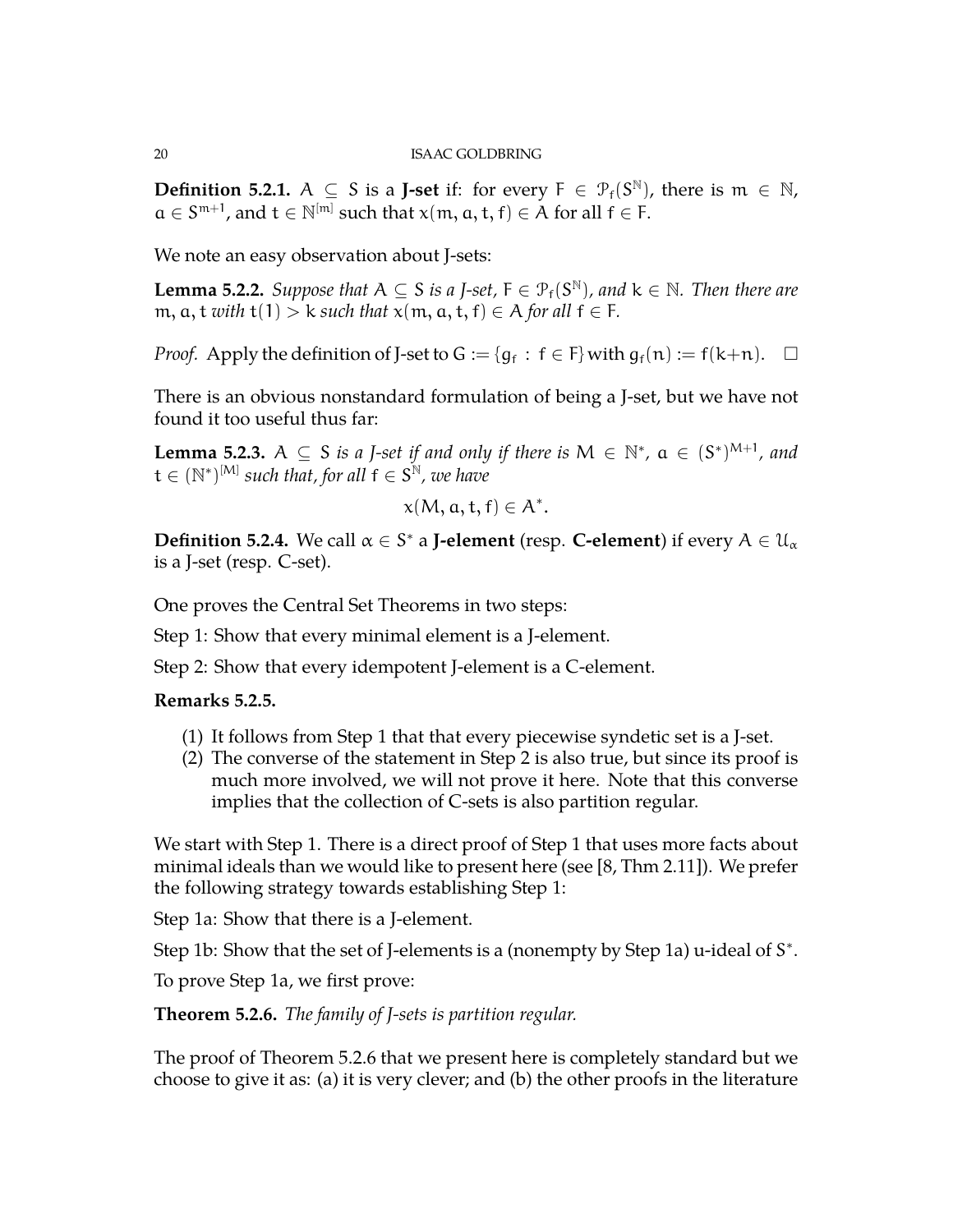that we have seen have chosen to focus more on the details then the basic ideas. The proof uses the Hales-Jewett theorem, which we now describe.

Suppose that A is a finite nonempty set (our *alphabet*). A *word on* A is simply an element of  $A<sup>n</sup>$  for some  $n \in \mathbb{N}$ ; we refer to n as the *length of the word*. A *variable word on* A is a word on the alphabet  $A \cup \{ \star \}$ , where  $\star$  is a new element not belonging to A, such that  $\star$  actually occurs in w. Given a variable word  $w(\star)$  and  $\alpha \in A$ , we set  $w(\alpha)$  to be the word on A obtained by replacing each occurrence of  $\star$  by a. Finally, given a variable word  $w(\star)$ , the set  $\{w(\mathfrak{a}) : \mathfrak{a} \in A\}$ is referred to as a *combinatorial line*.

**Fact 5.2.7** (Hales-Jewett Theorem). *For every*  $k, c \in \mathbb{N}$ *, there is*  $N = N(k, c) \in \mathbb{N}$ *such that, for every set* A *of size* k *and every coloring of words on* A *of length* N *using* c colors, there is a length N variable word  $w(*)$  on A such that the combinatorial line  $\{w(\mathfrak{a}) : \mathfrak{a} \in \mathcal{A}\}\$ is monochromatic.

**Remark 5.2.8.** The previous theorem is actually known as the finitary Hales-Jewett Theorem, which can be derived, using a familiar compactness argument, from the infinitary Hales-Jewett Theorem. For a nonstandard proof of the latter fact, using many of the ideas present in this note, see [\[4,](#page-27-1) Chapter 8, Section 2]. We should also mention that it is quite easy to derive the infinitary Hales-Jewett Theorem from the Central Sets Theorem. For this reason, the direct approach to proving Step 1 is preferable in that it avoids any circular reasoning.

*Proof of Theorem [5.2.6.](#page-19-0)* Suppose that A, B ⊆ S are such that A ∪ B is a J-set but A is not a J-set. We show that B is a J-set. Fix  $F \in \mathcal{P}_f(\mathcal{S}^{\mathbb{N}})$ . We find  $\mathfrak{m}, \mathfrak{a} \in \mathcal{S}^{\mathfrak{m}+1}$ , and  $t \in \mathbb{N}^{[m]}$  such that  $x(m, a, t, f) \in B$  for all  $f \in F$ .

Let  $G \in \mathcal{P}_f(S^{\mathbb{N}})$  witness that A is not a J-set. Set H := F  $\cup$  G and write H :=  $\{h_1, \ldots, h_k\}$ . Let  $N := N(k, 2)$  be as in the Hales-Jewett theorem. Below we will define, for  $w \in \{1,\ldots,k\}^{\mathbb{N}}$ , elements  $g_w \in S^{\mathbb{N}}$ . Since  $A \cup B$  is a J-set, there are  $\mathfrak{p},\mathfrak{b}\in\mathbb{S}^{\mathfrak{p}+1}$ , and  $\mathfrak{s}\in\mathbb{N}^{[\mathfrak{p}]}$  such that  $\mathsf{x}(\mathfrak{p},\mathfrak{b},\mathfrak{s},\mathfrak{g}_w)\in\mathcal{A}\cup\mathcal{B}$  for all  $w\in\{1,\dots,\mathsf{k}\}^\mathsf{N}.$ 

Define a coloring on elements of  $\{1,\ldots,$  k} $^{\mathsf{N}}$  by setting  $\mathfrak{c}(w)$  red if  $\mathsf{x}(\mathsf{p},\mathsf{b},\mathsf{s},\mathsf{g}_w) \in$ A and  $c(w)$  blue otherwise. By the choice of N, there is a variable word  $w(\star)$ on  $\{1, \ldots, k\}$  of length N such that the combinatorial line  $\{w(i) : i = 1, \ldots, k\}$  is monochromatic.

**Claim:** There are  $m, a \in S^{m+1}$ , and  $t \in \mathbb{N}^{[m]}$  such that, for each  $i = 1, ..., k$ , we have

$$
x(m, a, t, h_i) = x(p, b, s, g_{w(i)}).
$$

Taking the claim for granted, we see that the monochromatic combinatorial line cannot have color red, else we contradict the choice of G. It follows that the monochromatic combinatorial line has color blue, which implies, in particular, that  $x(m, a, t, f) \in B$  for all  $f \in F$ , as desired.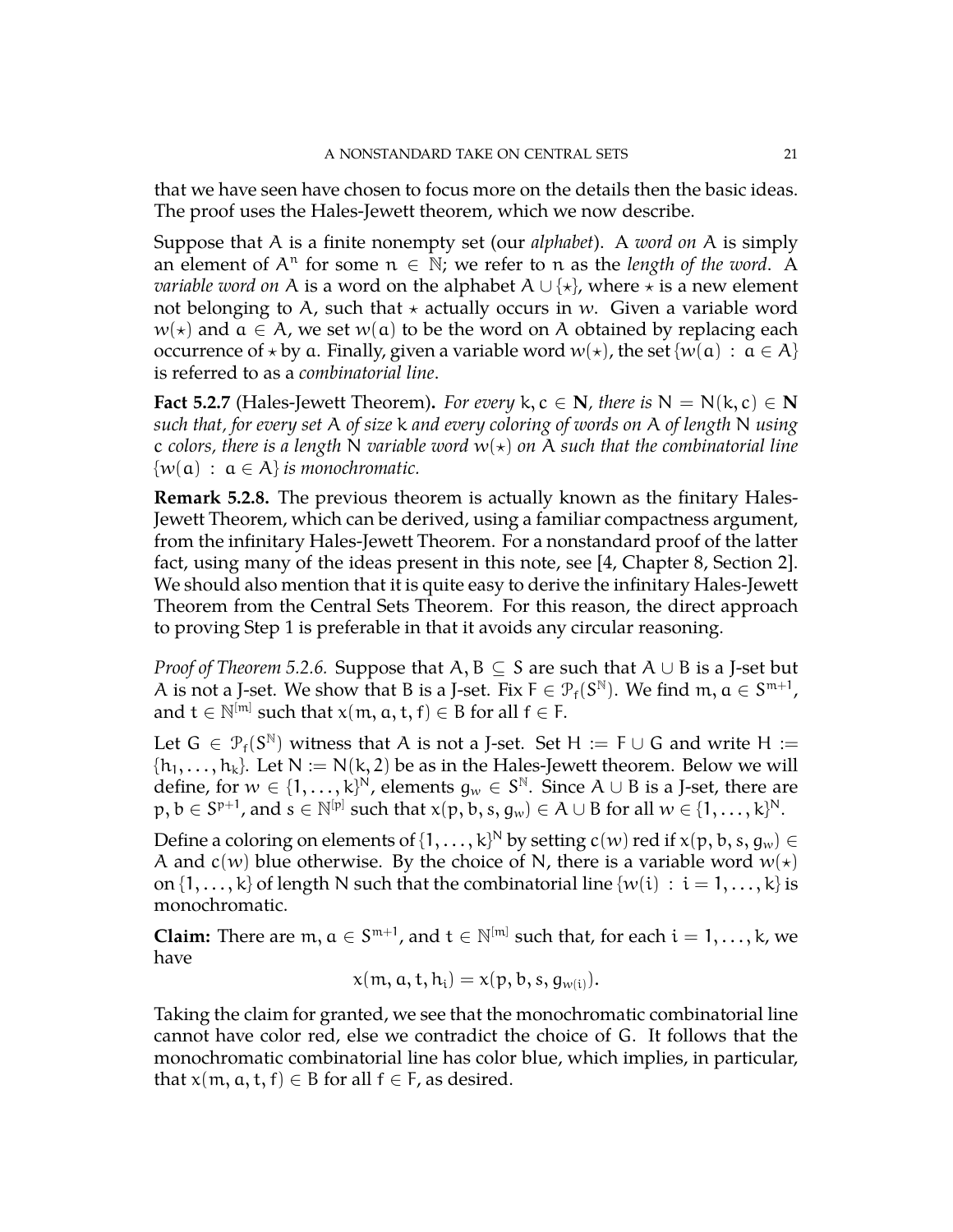It remains to describe the elements  $q_w$  and verify the claim for these elements. Fix arbitrary  $d \in S$  arbitrarily. (We will soon see that d is merely a "space-filler".) For  $w = (w_1, \ldots, w_N) \in \{1, \ldots, k\}^N$ , we set

$$
g_w(l) := \prod_{i=1}^N d \cdot h_{w_i}(Nl + i).
$$

To verify the claim, let  $v_1 < \cdots < v_r$  enumerate (in order) the appearances of  $\star$ in  $w(*)$ . For  $* = 1, ..., k$ , we have p · r many appearances of  $h_*$  in  $x(p, b, s, g_{w(*)})$ , with inputs

$$
Ns_1 + \nu_1 < \cdots < Ns_1 + \nu_r < \cdots < Ns_p + \nu_1 < \cdots < Ns_p + \nu_r.
$$

(There may be other, incidental, appearances of a given element of H, but we want something uniform in  $\star$ .) We set  $m := p \cdot r$  and let the above sequence be t. The "padding" in the aforementioned product is then our desired a. Note that d is used in case of consecutive appearances of  $\star$ . We leave it to the reader to write down precise formulae if they desire; otherwise, they can consult [\[8,](#page-27-8) Thm  $2.5$ ].

**Corollary 5.2.9.** *There is a J-element in* S ∗ *. In fact,* A *is a J-set if and only if* A<sup>∗</sup> *contains a J-element.*

*Proof.* Let  $\mathcal{J} := \{ A \subseteq S : A^c \text{ is not a J-set} \}.$  By the partition regularity of the collection of J-sets, we see that  $\mathcal J$  has the finite intersection property, whence there is  $\alpha \in \bigcap_{A \in \mathcal{J}} A^*$ . It follows that  $\alpha$  is a J-element. The moreover follows from the fact that every element of  $\mathcal J$  meets every J-set.

We now deal with Step 1b:

Proposition 5.2.10. The set of *J*-elements is a u-ideal of S<sup>\*</sup>.

*Proof.* Consider  $\alpha, \beta \in S^*$  with  $\alpha$  a J-element.

αβ<sup>∗</sup> is a J-element: Suppose that  $\alpha\beta^*$  ∈ A<sup>\*\*</sup>. Then  $\alpha \in A_{\beta}^*$ , so  $A_{\beta}$  is a J-set. Fix  $F\subseteq \mathcal{P}_f(S^{\mathbb{N}})$  and take  $\mathfrak{m}, \mathfrak{a}, \mathfrak{t}$  such that  $\mathsf{x}(\mathfrak{m},\mathfrak{a},\mathfrak{t},\mathfrak{f})\in\mathcal{A}_\beta$  for all  $\mathfrak{f}\in\mathsf{F}$ , that is,  $\mathsf{x}(\mathfrak{m},\mathfrak{a},\mathfrak{t},\mathfrak{f})\beta\in\mathsf{A}^*$  for all  $\mathfrak{f}\in\mathsf{F}$ , whence there is  $\mathfrak{s}\in\mathsf{S}$  such that  $\mathsf{x}(\mathfrak{m},\mathfrak{a},\mathfrak{t},\mathfrak{f})\mathfrak{s}\in\mathsf{A}$ for all  $f \in F$ . Taking  $a' \in S^{m+1}$  to agree with a except that  $a'(m+1) := a(m+1) \cdot s$ , we see that  $x(m, a', t, f) \in A$  for all  $f \in F$ .

 $\beta \alpha^*$  is a J-element: This is much easier. Suppose  $\beta \alpha^* \in A^{**}$ . Then  $\beta \in A^*_{\alpha}$ , so, by transfer, there is  $s \in A_\alpha$ , that is,  $s^{-1}A$  is a J-set. It follows easily that  $A$  is also a J-set.  $\Box$ 

This completes the proof of Step 1. We now move on to Step 2.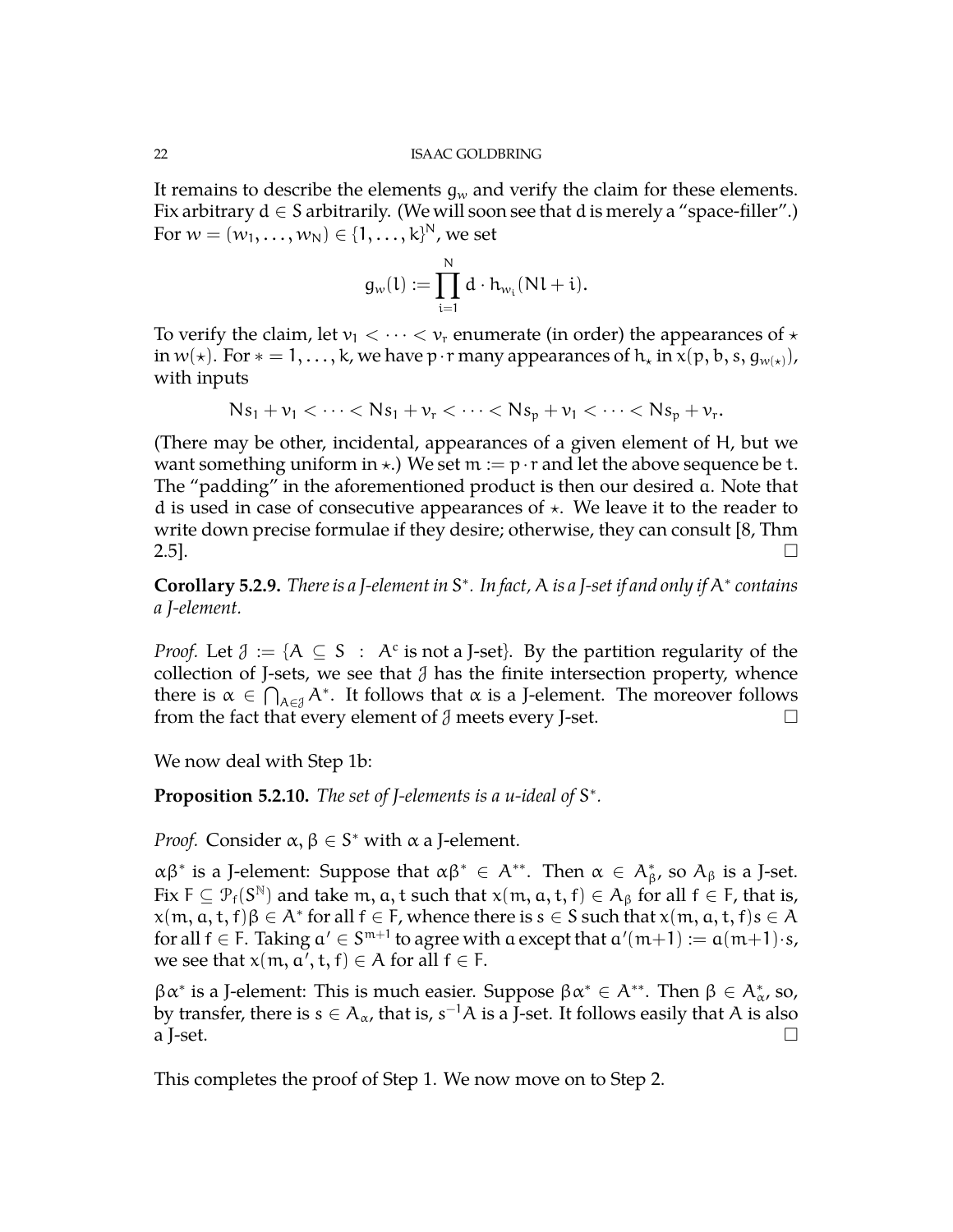**Theorem 5.2.11.** *Suppose that*  $\alpha \in S^*$  *is an idempotent J-element. Then*  $\alpha$  *is a* C*element.*

*Proof.* Suppose  $\alpha \in A^*$ ; we need to show that A is a C-set, which we accomplish by constructing, by recursion on the size of F, functions  $m(F)$ ,  $a(F)$ , and  $t(F)$ satisfying:

(i) for all  $\emptyset \neq G \subsetneq F$ , we have  $t(G)(m(G)) < t(F)(1)$ ; and

(ii) for all 
$$
G_1 \subsetneq \cdots \subsetneq G_n = F
$$
 and  $g_i \in G_i$ , we have  

$$
\prod_{i=1}^n x(m(G_i), \alpha(G_i), t(G_i), g_i) \in {}_{\alpha}A.
$$

For  $F = \{f\}$ , we simply take m(F),  $\alpha(F)$ , and  $t(F)$  witnessing that  $_{\alpha}A$  is a J-set for F, which follows from the fact that  $\alpha \in {}_{\alpha}A^*$  and that  $\alpha$  is a J-element.

Now suppose that  $m(G)$ ,  $a(G)$ , and  $t(G)$  have been defined for all proper subsets of F satisfying (i) and (ii). Let  $k = max_{\emptyset \neq G \subset F} t(G)(m(G))$  and let

$$
M:=\left\{\prod_{i=1}^n x(m(G_i),a(G_i),t(G_i),g_i)\ :\ \emptyset\neq G_1\subsetneq\cdots\subsetneq G_n\subsetneq F,\ g_i\in G_i\right\}.
$$

Since M is a finite subset of  ${}_{\alpha}A$ , we have that  $M \cdot \alpha \subseteq {}_{\alpha}A^*$ . Setting  $B := \{x \in A\}$  ${}_{\alpha}A$  :  $M \cdot x \subseteq {}_{\alpha}A$ , we have that  $\alpha \in B^*$ , whence B is a J-set. We then let m(F),  $a(F)$ , and  $t(F) > k$  be as in the definition of J-set for B corresponding to F. It is clear that items (i) and (ii) of the recursion are still satisfied.  $\Box$ 

<span id="page-22-0"></span>This completes the proof of the Central Sets Theorem.

## 6. The Dynamic Definition

<span id="page-22-1"></span>In this section, we give the dynamic definition of central set and prove the equivalence with the earlier version.

### 6.1. **Dynamic preliminaries.** We start with some definitions.

**Definition 6.1.1.** A **dynamical system** is a pair  $(X, \langle T_s \rangle_{s \in S})$  such that:

- (1) X is a compact space;
- (2) S is a semigroup;
- (3) for  $s \in S$ ,  $T_s : X \to X$  is continuous;
- (4) for  $s, t \in T$ , we have  $T_{st} = T_s \circ T_t$ .

Given a dynamical system as above,  $s \in S$ , and  $x \in X$ , we sometimes write  $s \cdot x$ instead of  $T_s(x)$ . We also let T : S  $\rightarrow$  X<sup>x</sup> denote the function T(s)(x) := T<sub>s</sub>(x).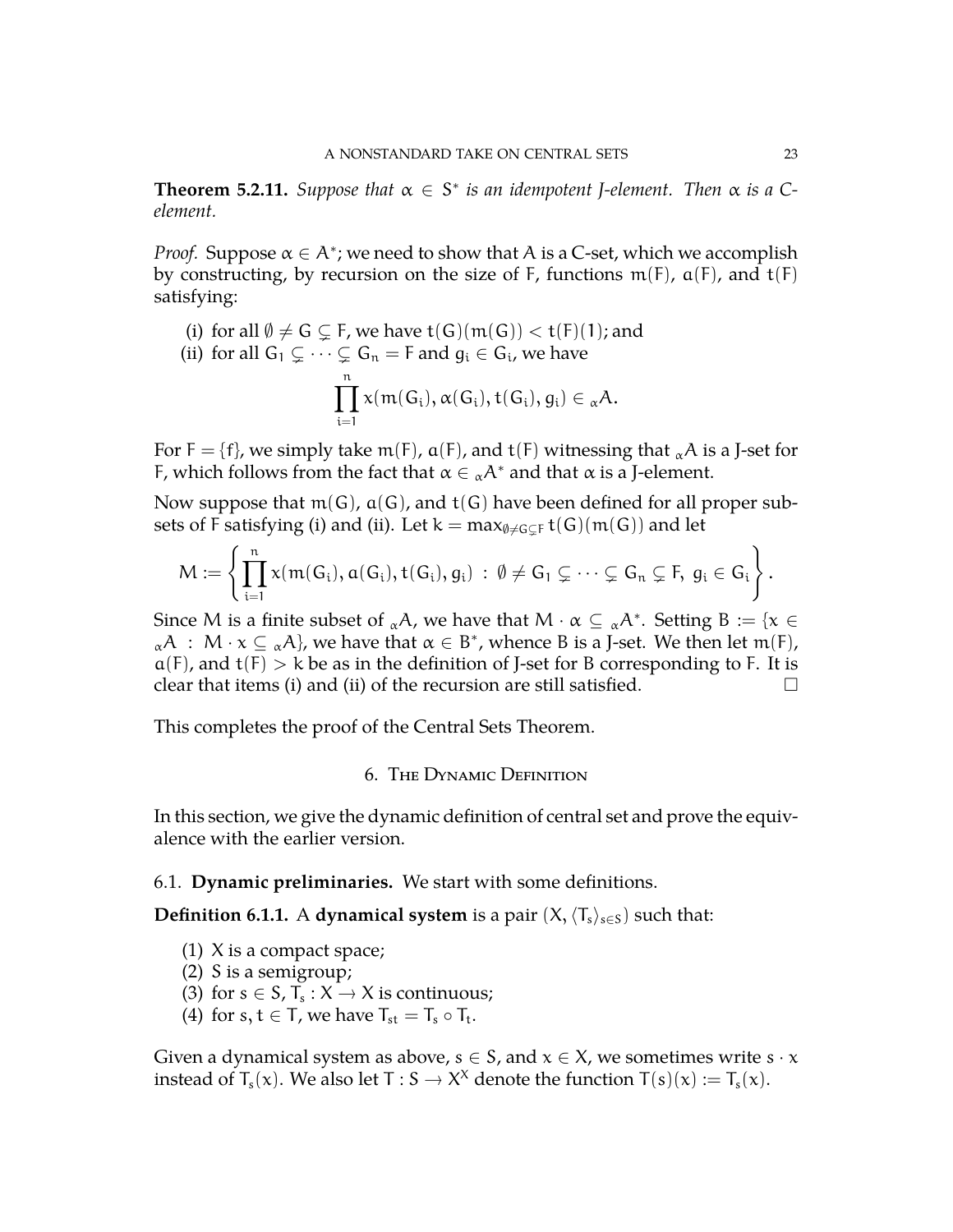**Remark 6.1.2.** Note that the natural left action of S on βS yields a dynamical system in the above sense. In this way, closed subsystems of βS correspond to left ideals. In topological dynamics, studying minimal closed subsystems is natural as they correspond to the irreducible objects. Minimal closed subsystems of βS thus correspond to minimal left ideals. It might have seemed strange at first to be so concerned with minimal left ideals, but we see now that they are a very natural object of study from the dynamic point of view.

The following lemma is standard and easy:

<span id="page-23-0"></span>**Lemma 6.1.3.** Suppose that Q is a semigroup with subsemigroup S. Let  $X := 2^Q$ *(with the product topology). For*  $s \in S$ *, set*  $T_s(f)(x) := f(xs)$ *. Then*  $(X, \langle T_s \rangle_{s \in S})$  *is a dynamical system.*

Until further notice, fix a dynamical system  $(X,\langle T_s\rangle_{s\in S})$ . Given  $x \in X$  and a subset U of X, we consider the **return set**

$$
R(T, x, U) := R(x, U) := \{s \in S \; : \; T_s(x) \in U\}.
$$

A focal point of topological dynamics is the study of various properties of return sets. Here is a very natural definition along these lines:

**Definition 6.1.4.** We say that  $x \in X$  is **uniformly recurrent** if, for every neighborhood U of x, we have that  $R(x, U)$  is syndetic.

The previous nomenclature is easiest to digest when considering dynamical systems over  $(N, +)$ , which is tantamount to studying the iterates of a single continuous transformation T. In this case,  $x \in X$  is uniformly recurrent if, for any neighborhood U of x, there is  $m \in \mathbb{N}$  such that, for any y in the orbit of x, we have that y returns to U within m iterates of T.

The study of uniformly recurrent points is also intimately tied up with minimal dynamical systems referred to above. Indeed, one can show that every point in a minimal dynamical system is uniformly recurrent and, conversely, the orbit closure of a uniformly recurrent point is a minimal system. (See [\[5,](#page-27-2) Theorems 1.15 and 1.17].)

Here is the other preliminary definition we need:

**Definition 6.1.5.** We say that  $x, y \in X$  are **proximal** if there is a net  $(s_i)_{i \in I}$  such that  $\lim_{i \in I} T_{s_i}(x) = \lim_{i \in I} T_{s_i}(y)$ .

We now come to the dynamic definition of central set, which we temporarily give a different name until we show that it coincides with our earlier notion of central set.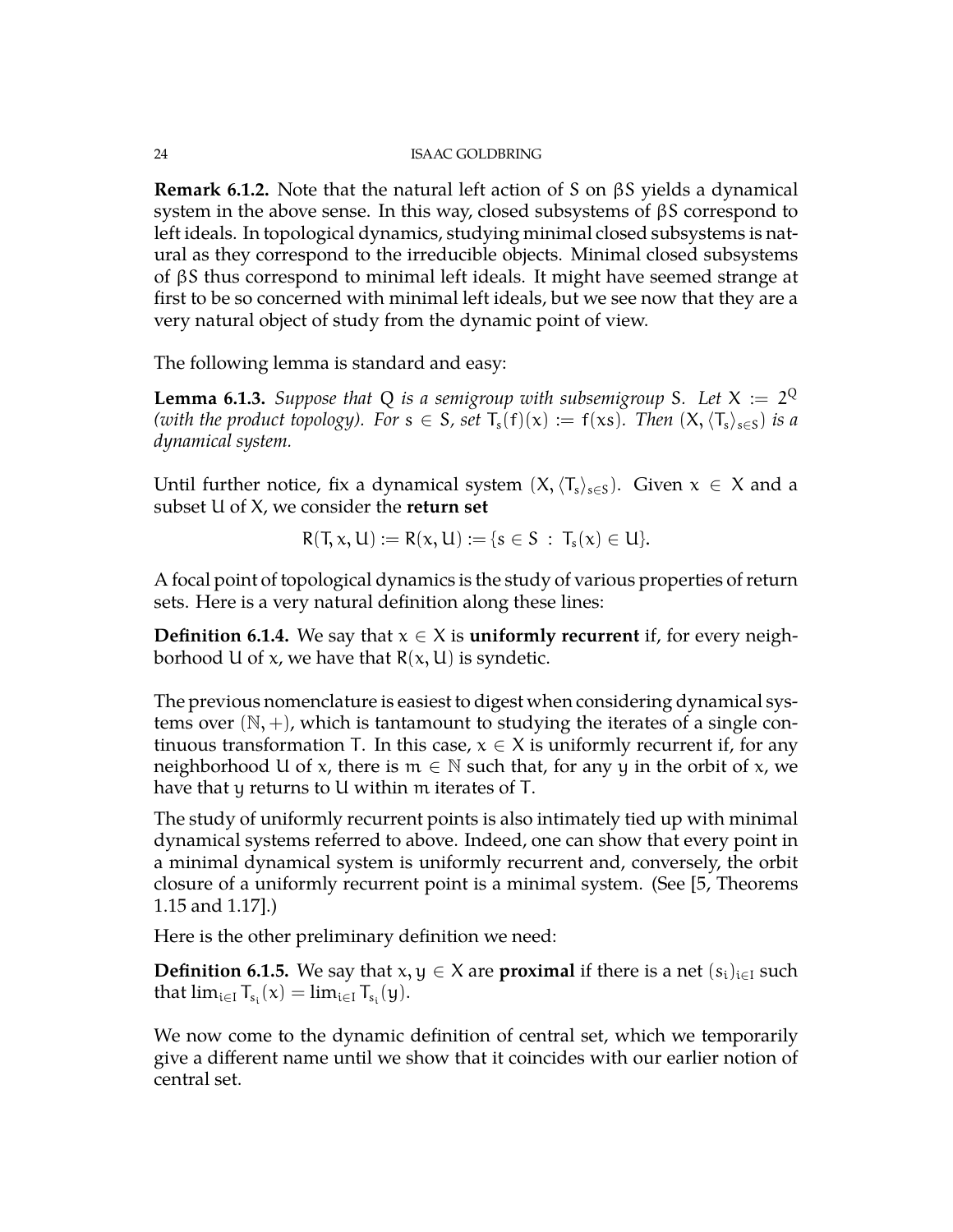**Definition 6.1.6.** If S is a semigroup, then  $A \subseteq S$  is **dynamically central** if there is a dynamical system  $(X, \langle T_s \rangle_{s \in S})$  and points  $x, y \in X$  such that:

- $(1)$  x and y are proximal;
- (2) y is uniformly recurrent;
- <span id="page-24-0"></span>(3)  $A = R(x, U)$ .

6.2. **The equivalence between central sets and dynamically central sets.** We now proceed to show that the notions "central" and "dynamically central" coincide. As before, we fix a dynamical system  $(X,\langle T_s\rangle_{s\in S})$ . Recall that every element  $x \in X^*$  has a unique standard part, denoted  $st(x) \in X$ , with the property that  $x \approx st(x)$  (meaning: whenever U is a neighborhood of  $st(x)$ , then  $x \in U^*$ ). By iterated applications of transfer, this fact remains true for every  $x \in X^{(\infty)*}$ . This allows us to define a function  $\tilde{T}: S^* \to X^X$  by setting

$$
\tilde T(\alpha)(x):=\tilde T_\alpha(x):=st(\alpha\cdot x)=st(T_\alpha(x)).
$$

Note that  $\tilde{T}$  extends T.

**Lemma 6.2.1.** *For*  $\alpha, \beta \in S^{(\infty)*}$ , we have  $\alpha \sim \beta$  implies  $\tilde{T}_{\alpha} = \tilde{T}_{\beta}$ .

*Proof.* For ease of notation, suppose  $\alpha, \beta \in S^*$ . If  $z = st(\alpha \cdot x)$  and U is a neighborhood of z, setting  $A := \{s \in \overline{S} : s \cdot x \in U\}$ , we have  $\alpha \in A^*$ , whence  $\beta \in \overline{A^*}$ , that is  $\beta \cdot x \in U^*$ . Since U was an arbitrary neighborhood of z, we see that  $z = \operatorname{st}(\beta \cdot x).$ 

As with the map  $\pi$ ,  $\bar{T}$  need not be a semigroup homomorphism. However:

**Proposition 6.2.2.** For any  $\alpha, \beta \in S^*$ , we have  $\tilde{T}_{\alpha \cdot \beta^*} = \tilde{T}_{\alpha} \circ \tilde{T}_{\beta}$ .

*Proof.* Fix  $x \in X$ . Since  $(\alpha \beta^*) \cdot x = \alpha \cdot (\beta^* \cdot x)$ , we need to show

$$
st(\alpha\cdot(\beta^*\cdot x))=st(\alpha\cdot(st(\beta\cdot x))).
$$

Set  $y := st(\beta \cdot x)$  and  $z := st(\alpha \cdot y)$ . We need to show that  $z = st(\alpha \cdot (\beta^* \cdot x))$ . Fix a neighborhood U of z; we must show that  $\alpha \cdot (\beta^* \cdot x) \in U^{**}$ . Since each T<sub>s</sub> is continuous, the statement "for all  $s \in S$  and all open sets V, if  $s \cdot y \in V$ , then  $s \cdot (\beta \cdot x) \in V^{*}$  is a true statement. By transfer, we have that "for all  $\gamma \in S^*$  and all internally open sets V, if  $\gamma \cdot y \in V$ , then  $\gamma \cdot (\beta^* \cdot x) \in V^{*}$  is also true. We finish by setting  $\gamma = \alpha$  and  $V = U^*$ . . В последните последните последните последните последните последните последните последните последните последн<br>В последните последните последните последните последните последните последните последните последните последнит

We next give the nonstandard reformulation of proximality:

**Lemma 6.2.3.**  $x, y \in X$  are proximal if and only if there is  $\alpha \in S^*$  such that  $\tilde{T}_\alpha(x) =$  $T_\alpha(y)$ .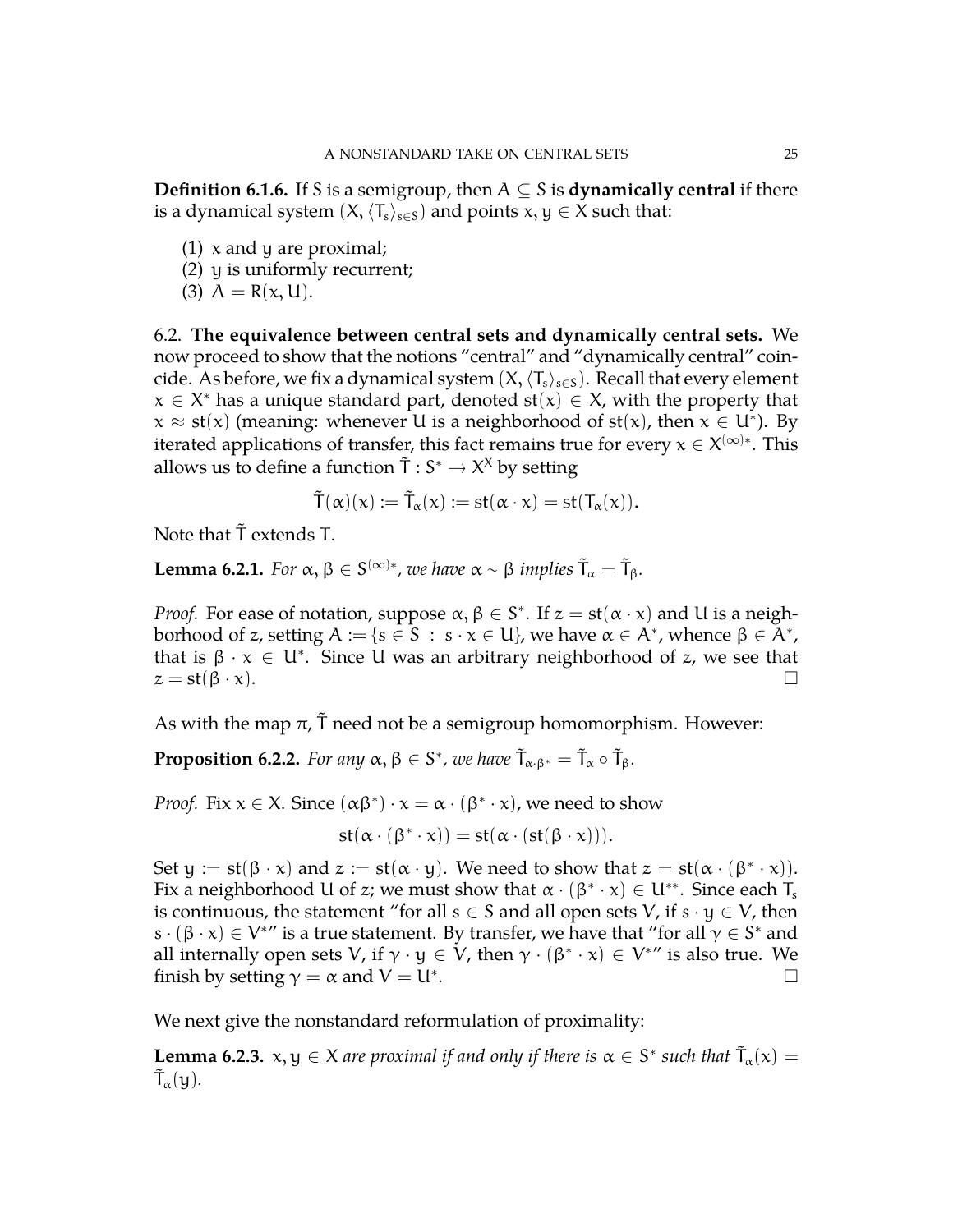*Proof.* First suppose that x and y are proximal, say  $\lim_{i \in I} T_{s_i}(x) = \lim T_{s_i}(y)$ . Fix  $i \in I^*$  with  $i > I$ . Then  $T_{s_i}(x) = T_{s_i}(y)$ .

Conversely, suppose that  $\tilde T_\alpha(\mathsf{x}) = \tilde T_\alpha(\mathsf{y})$  and let z be the common standard part. For each neighborhood U of  $\tilde{T}_{\alpha}(x)$ , we have, by transfer, some  $s_{U} \in S$  such that  $s_{U} \cdot x, s_{U} \cdot y \in U$ . It follows that  $\lim_{U} s_{U} \cdot x = \lim_{U} s_{U} \cdot y = z$ .

For  $x, y \in X$ , let  $I(x, y) := \{ \alpha \in S^* \, : \, \tilde{T}_\alpha(x) = \tilde{T}_\alpha(y) \}$ . Thus, x and y are proximal if and only if  $I(x, y) \neq \emptyset$ .

**Lemma 6.2.4.** I( $x$ ,  $y$ ) *is a left u-ideal of*  $S^*$ .

*Proof.* Suppose that  $\beta \in I(x, y)$  and  $\alpha \in S^*$ . Then

$$
\tilde{T}_{\alpha\cdot\beta^*}(x)=\tilde{T}_{\alpha}(\tilde{T}_{\beta}(x))=\tilde{T}_{\alpha}(\tilde{T}_{\beta}(y))=\tilde{T}_{\alpha\cdot\beta^*}(y).
$$

Thus, if  $\gamma \sim \alpha \cdot \beta^*$ , we have  $\tilde{T}_{\gamma}(x) = \tilde{T}_{\gamma}(y)$ , whence  $\gamma \in I(x, y)$ .

In the following proof, we will need one more fact about  $K(\beta S)$ , namely, for every minimal left ideal L of  $\beta S$  and every  $\mathcal{U} \in \mathsf{L}$ , there is an idempotent  $\mathcal{V} \in \mathsf{L}$ such that  $\mathcal{U} \cdot \mathcal{V} = \mathcal{U}$ . (See [\[7,](#page-27-4) Thm 1.61].)

**Theorem 6.2.5.** Suppose that  $y \in X$  and L is a minimal left u-ideal of  $S^*$ . Then the *following are equivalent:*

- (1) y *is uniformly recurrent.*
- (2) *There is*  $\alpha \in L$  *such that*  $\tilde{T}_{\alpha}(y) = y$ *.*
- (3) *There is idempotent*  $\alpha \in L$  *such that*  $\tilde{T}_{\alpha}(y) = y$ *.*
- (4) *There is idempotent*  $\alpha \in L$  *and*  $x \in X$  *such that*  $\tilde{T}_{\alpha}(x) = y$ *.*

*Proof.* (1) implies (2): Fix  $\beta \in L$ . Let U be an internally open neighborhood of y contained in the monad of y, that is, every element of U is infinitely close to y. Since y is uniformly recurrent, by transfer,  $R(y, U) := \{ \gamma \in S^* : \gamma \cdot y \in U \}$  is internally syndetic, that is,  $S^{**} \subseteq (S^*)^{-1}R(y,U)^*.$  Thus, there is  $\gamma \in S^*$  such that  $\gamma \cdot \beta^* \in R(y, U)^*$ . Let  $\alpha \in L$  be such that  $\alpha \sim \gamma \cdot \beta^*$ , so  $\alpha \in R(y, U)$ . We then have that  $\alpha \cdot y \in U$ , whence  $\tilde{T}_{\alpha}(y) = y$ .

(2) implies (3): Take  $\beta \in L$  such that  $T_{\beta}(y) = y$ . Take idempotent  $\alpha \in L$  such that  $\alpha \cdot \beta^* \sim \beta$ . (See the discussion before the statement of the theorem.) We then have

$$
\tilde{T}_\alpha(y)=\tilde{T}_\alpha(\tilde{T}_\beta(y))=\tilde{T}_{\alpha\cdot\beta^*}(y)=\tilde{T}_\beta(y)=y.
$$

(3) implies (4) is trivial.

(4) implies (1): Suppose that  $\tilde{T}_{\alpha}(x) = y$ . Note then that

$$
\tilde{T}_\alpha(y)=\tilde{T}_\alpha(\tilde{T}_\alpha(x))=\tilde{T}_{\alpha\cdot\alpha^*}(x)=\tilde{T}_\alpha(x)=y.
$$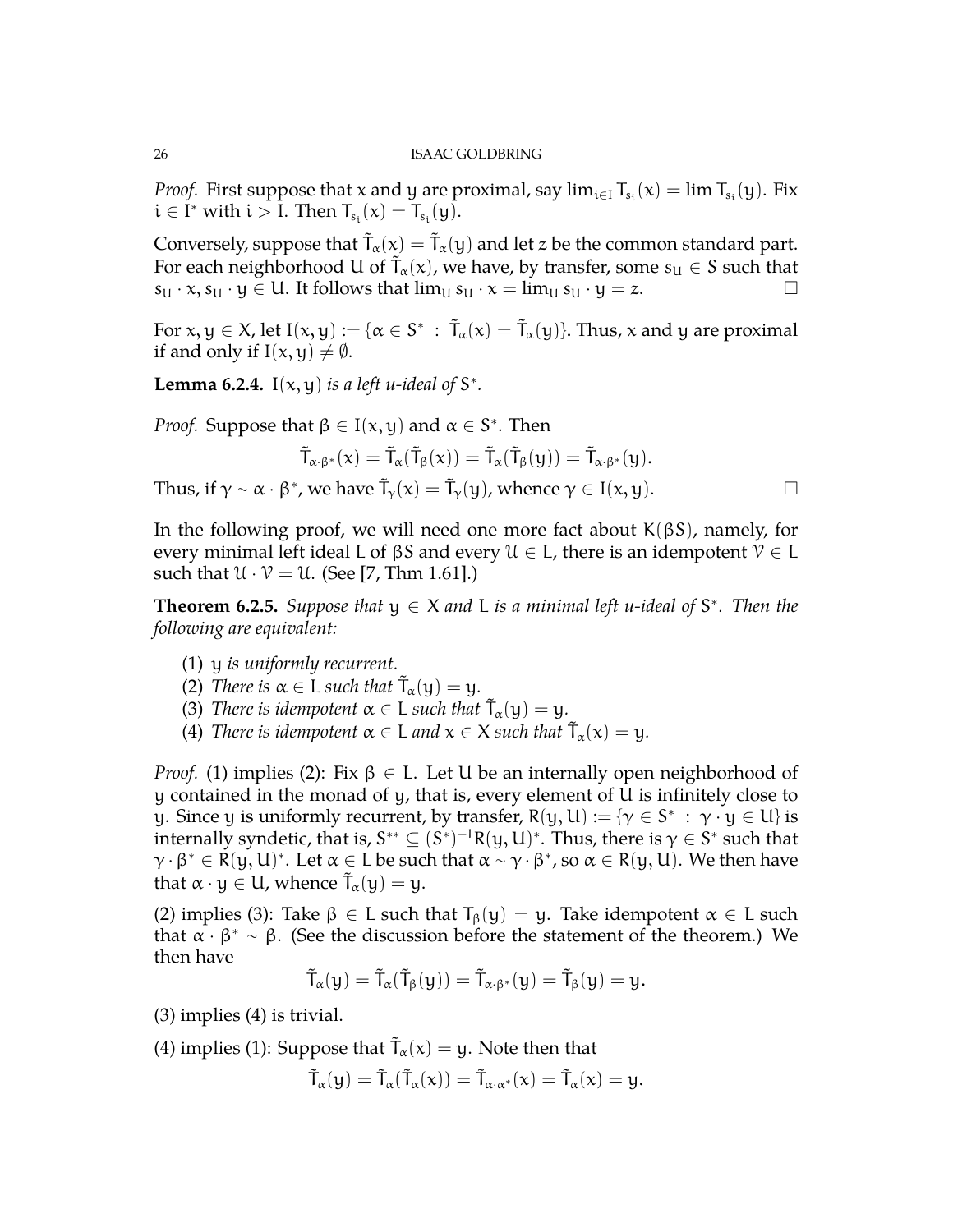Fix a neighborhood U of y and take a neighborhood V of y so that  $\overline{V} \subseteq U$ . Set  $A := R(y, V)$ . Since  $\alpha \in A^*$ , we have that  $A_\alpha$  is syndetic, whence it suffices to show that  $A_\alpha\subseteq R(y,U)$ . But if  $s\in A_\alpha$ , then  $s\alpha\in A^*$ , so  $(s\alpha)\cdot y\in V^*$ , so

$$
T_s(y)=T_s(\tilde{T}_{\alpha}(y)=\tilde{T}_{s\alpha}(y)\in \overline{V}\subseteq U,
$$

as desired.  $\Box$ 

**Corollary 6.2.6.** *For*  $x, y \in X$ *, the following are equivalent:* 

- (1) x *and* y *are proximal and* y *is uniformly recurrent.*
- (2) *There is a minimal idempotent*  $\alpha$  *such that*  $\tilde{T}_{\alpha}(x) = y$ *.*

*Proof.* (1) implies (2): Let L be a minimal left u-ideal contained in  $I(x, y)$ . By above, there is idempotent  $\alpha \in L$  such that  $\tilde{T}_{\alpha}(y) = y$ , so  $\tilde{T}_{\alpha}(x) = \tilde{T}_{\alpha}(y) = y$ .

(2) implies (1): Obvious from above.  $\square$ 

We are now ready to prove the main result of this section:

**Theorem 6.2.7.**  $A \subseteq S$  *is central if and only if it is dynamically central.* 

*Proof.* First suppose that A is central. Let  $Q := S \cup \{e\}$  where e is a new element that acts as a two-sided identity for Q. Let  $X=2^Q$  and  $(T_s)_{s\in S}$  be as in Lemma [6.1.3.](#page-23-0) We show that A is a dynamically central subset of S as witnessed by this dynamical system. Let  $x \in Q$  be the characteristic function of A. Let  $\alpha \in S^*$  be a minimal idempotent such that  $\alpha \in A^*$ . Set  $y := \tilde{T}_\alpha(x)$ . Then we know that x and y are proximal and y is uniformly recurrent. Set  $U := \{z \in X : z(e) = y(e)\},\$ a neighborhood of y in X. It suffices to show that  $A = R(x, U)$ . First note that  $y = st(\alpha \cdot x)$  implies that there is  $s \in A$  such that  $s \cdot x \in U$ , whence it follows that  $y(e) = (s \cdot x)(e) = x(es) = x(s) = 1$ . It follows that, for  $s \in S$ , we have  $s \in A \Leftrightarrow x(s) = 1 \Leftrightarrow T_s(x)(e) = 1 \Leftrightarrow T_s(x) \in U$ , as desired.

Now suppose that A is dynamically central, so there are  $x, y \in X$  that are proximal, y is uniformly recurrent, and there is a neighborhood U of y such that  $A = R(x, U)$ . Take a minimal idempotent  $\alpha$  such that  $\tilde{T}_{\alpha}(x) = y$ . Since  $\alpha \cdot x \approx y$ , we have that  $\alpha \cdot x \in U^*$ , and hence  $\alpha \in A^*$ . It follows that A is central.

**Example 6.2.8** (Exercise 19.3.2 in [\[7\]](#page-27-4)). Suppose that  $A, B \subseteq \omega$ . By considering the dynamical system  $2^{\omega}$  as above, we see that:

(1) A is uniformly recurrent if, for every  $k \in \mathbb{N}$ , the set

$$
\{n \in \mathbb{N} : A + [n, n + k] = n + (A \cap [0, k))\}
$$

is syndetic.

(2) A and B are proximal if there are arbitrarily long intervals I such that  $A \cap I = B \cap I$ .